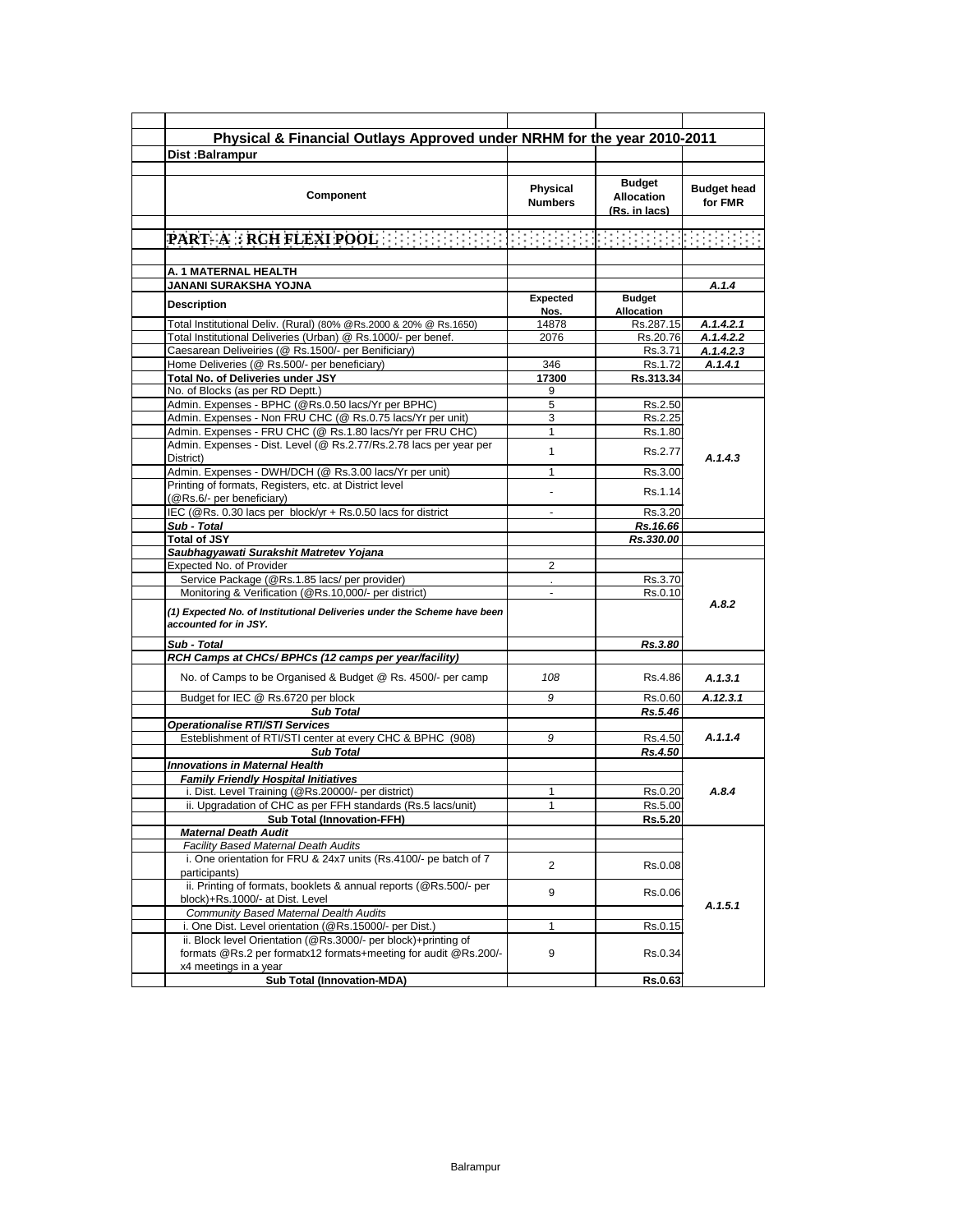| <b>Pregnant Women &amp; Child Tracking</b><br>i. Orientation Workshop<br>(a) At Dist. Level<br>1<br>Rs.0.23<br>A.10.3<br>(b) At Block Level @ Rs.6500/- block<br>9<br>Rs.0.59<br>ii. Printing of formats (730 format/block @Rs.2 per format)<br>6570<br>Rs.0.13<br>Sub Total (Innovation-Preg. Women & child tracking)<br><b>Rs.0.94</b><br>Strengthening of Sub Centers Accridited under JSY<br>Dissemination meeting in the District @ Rs 5000/-<br>Rs.0.05<br>1<br>A.1.1.5<br>Upgradation of Sub Centre in Dist (From State Level)<br>Rs.0.00<br>50<br>Sub Total (Innovation-S.C. Accridited under JSY))<br>Rs.0.05<br>Sub Total (Innovation in Maternal Health)<br>Rs.6.82<br>Sub-Total (Maternal Health)<br>Rs.350.59<br><b>A.2 CHILD HEALTH</b><br>Comprehensive Child Survival Programme (CCSP)<br>CCSP Training - FBNC (in 1st & 2nd phase districts only)<br>Training Site - District Women Hospital<br>Expected No. of Participants<br>0<br>A.11.5.2<br>No. of Batches to be Organised and Budget @ Rs.12,000 per Batch<br>$\mathbf 0$<br>Rs.0.00<br>No. of Batches to be Supervised and Budget @ Rs.3,200 per Batch<br>0<br>Rs.0.00<br>Sub - Total<br>Rs.0.000<br>Training at Medical College under CCSP Prog<br>Support staff to Medical Collage<br>Rs.0.00<br>A.11.5.2<br>Physicians training/F-IMNCI<br>Rs.0.00<br><b>Sub Total</b><br>Rs.0.000<br>CCSP Training - NSSK (in 3rd phase districts only)<br>Training Site - District Women Hospital<br>Expected No. of Participants<br>75<br>A.11.5.5<br>No. of Batches to be Organised and Budget @ Rs.38,500 per Batch<br>4<br>Rs.1.54<br>No. of Batches to be Supervised and Budget @ Rs.3,500 per Batch<br>$\mathbf{1}$<br>Rs.0.04<br>Sub - Total<br>Rs.1.58<br>CCSP Training of ASHAs, ANMs, LHVs - (1st & 2nd Phase<br>Districts)<br>Expected No. of Participants (approx. 24 per batch)<br>0<br>A.11.5.1<br>No. of Batches to be Organised and Budget @ Rs.1,65,000 per Batch<br>0<br>Rs.0.00<br>No. of Batches of ToT and Budget @ Rs.2,39,000 per Batch<br>0<br>Rs.0.00<br>Sub - Total<br>Rs.0.00<br>CCSP Training of ASHAs, ANMs, LHVs - (3rd Phase Districts)<br>Expected No. of Participants (approx. 24 per batch)<br>350<br>A.11.5.1<br>No. of Batches to be Organised and Budget @ Rs.1,65,000 per Batch<br>14<br>Rs.23.10<br>No. of Batches of ToT and Budget @ Rs.2,39,000 per Batch<br>1<br>Rs.2.39<br>Sub - Total<br>Rs.25.490<br>CCSP Training of Supervisors (in 1st & 2nd phase districts<br>only)<br>No. of Batches (16 participants) to be Organised and Budget @<br>$\mathbf 0$<br>Rs.0.000<br>A.11.5.1<br>Rs.24,500 per Batch<br>No. of Batches to be Supervised and Budget for Observer Visit @<br>0<br>Rs.0.00<br>Rs.3,200 per Batch<br>Sub - Total<br>Rs.0.000<br><b>Site Stregthening</b><br>Strengthening of FBNC/NSSK Site (@ Rs.30,000/- per site)<br>$\mathbf{1}$<br>Rs.0.50<br>A.11.5.1<br>Strengthening of CCSP Training Site (@ Rs.2,33,500/- per site)<br>$\mathbf{1}$<br>Rs.2.34<br><b>Sub Total</b><br>Rs.2.84<br>Establishment, Operationalisation & Construction of SNCU<br>Establishment and Operating Exp. Of old SNCU in 7 Dist. @Rs.25<br>0<br>Rs.0.0<br>A.2.2<br>lacs<br>Construction of of new SNCU in 5 Dist. (@Rs.30 lacs)<br>0<br>Rs.0.0<br>A.9.2.2<br>Sub - Total<br><b>Rs.0.0</b><br>Infant death audit (Aligarh & Banda only)<br>A.2.8<br>No. of blocks in the district<br>0<br>Rs.0.0<br>Sub - Total<br>Rs.0.00<br>Infant & Young Child feeding (IYCF)<br>Mass Awareness Campaign during World Breastfeeding Week<br>A.2.5<br>1<br>Rs.0.50 | Component   | Physical<br><b>Numbers</b> | <b>Budget</b><br><b>Allocation</b><br>(Rs. in lacs) | <b>Budget head</b><br>for FMR |
|--------------------------------------------------------------------------------------------------------------------------------------------------------------------------------------------------------------------------------------------------------------------------------------------------------------------------------------------------------------------------------------------------------------------------------------------------------------------------------------------------------------------------------------------------------------------------------------------------------------------------------------------------------------------------------------------------------------------------------------------------------------------------------------------------------------------------------------------------------------------------------------------------------------------------------------------------------------------------------------------------------------------------------------------------------------------------------------------------------------------------------------------------------------------------------------------------------------------------------------------------------------------------------------------------------------------------------------------------------------------------------------------------------------------------------------------------------------------------------------------------------------------------------------------------------------------------------------------------------------------------------------------------------------------------------------------------------------------------------------------------------------------------------------------------------------------------------------------------------------------------------------------------------------------------------------------------------------------------------------------------------------------------------------------------------------------------------------------------------------------------------------------------------------------------------------------------------------------------------------------------------------------------------------------------------------------------------------------------------------------------------------------------------------------------------------------------------------------------------------------------------------------------------------------------------------------------------------------------------------------------------------------------------------------------------------------------------------------------------------------------------------------------------------------------------------------------------------------------------------------------------------------------------------------------------------------------------------------------------------------------------------------------------------------------------------------------------------------------------------------------------------------------------------------------------------------------------------------------------------------------------------------------------------------------------------------------------------------------------------------------------------------------------------------------------------------------------------------------------------------------------------------------------------------------------------|-------------|----------------------------|-----------------------------------------------------|-------------------------------|
|                                                                                                                                                                                                                                                                                                                                                                                                                                                                                                                                                                                                                                                                                                                                                                                                                                                                                                                                                                                                                                                                                                                                                                                                                                                                                                                                                                                                                                                                                                                                                                                                                                                                                                                                                                                                                                                                                                                                                                                                                                                                                                                                                                                                                                                                                                                                                                                                                                                                                                                                                                                                                                                                                                                                                                                                                                                                                                                                                                                                                                                                                                                                                                                                                                                                                                                                                                                                                                                                                                                                                              |             |                            |                                                     |                               |
|                                                                                                                                                                                                                                                                                                                                                                                                                                                                                                                                                                                                                                                                                                                                                                                                                                                                                                                                                                                                                                                                                                                                                                                                                                                                                                                                                                                                                                                                                                                                                                                                                                                                                                                                                                                                                                                                                                                                                                                                                                                                                                                                                                                                                                                                                                                                                                                                                                                                                                                                                                                                                                                                                                                                                                                                                                                                                                                                                                                                                                                                                                                                                                                                                                                                                                                                                                                                                                                                                                                                                              |             |                            |                                                     |                               |
|                                                                                                                                                                                                                                                                                                                                                                                                                                                                                                                                                                                                                                                                                                                                                                                                                                                                                                                                                                                                                                                                                                                                                                                                                                                                                                                                                                                                                                                                                                                                                                                                                                                                                                                                                                                                                                                                                                                                                                                                                                                                                                                                                                                                                                                                                                                                                                                                                                                                                                                                                                                                                                                                                                                                                                                                                                                                                                                                                                                                                                                                                                                                                                                                                                                                                                                                                                                                                                                                                                                                                              |             |                            |                                                     |                               |
|                                                                                                                                                                                                                                                                                                                                                                                                                                                                                                                                                                                                                                                                                                                                                                                                                                                                                                                                                                                                                                                                                                                                                                                                                                                                                                                                                                                                                                                                                                                                                                                                                                                                                                                                                                                                                                                                                                                                                                                                                                                                                                                                                                                                                                                                                                                                                                                                                                                                                                                                                                                                                                                                                                                                                                                                                                                                                                                                                                                                                                                                                                                                                                                                                                                                                                                                                                                                                                                                                                                                                              |             |                            |                                                     |                               |
|                                                                                                                                                                                                                                                                                                                                                                                                                                                                                                                                                                                                                                                                                                                                                                                                                                                                                                                                                                                                                                                                                                                                                                                                                                                                                                                                                                                                                                                                                                                                                                                                                                                                                                                                                                                                                                                                                                                                                                                                                                                                                                                                                                                                                                                                                                                                                                                                                                                                                                                                                                                                                                                                                                                                                                                                                                                                                                                                                                                                                                                                                                                                                                                                                                                                                                                                                                                                                                                                                                                                                              |             |                            |                                                     |                               |
|                                                                                                                                                                                                                                                                                                                                                                                                                                                                                                                                                                                                                                                                                                                                                                                                                                                                                                                                                                                                                                                                                                                                                                                                                                                                                                                                                                                                                                                                                                                                                                                                                                                                                                                                                                                                                                                                                                                                                                                                                                                                                                                                                                                                                                                                                                                                                                                                                                                                                                                                                                                                                                                                                                                                                                                                                                                                                                                                                                                                                                                                                                                                                                                                                                                                                                                                                                                                                                                                                                                                                              |             |                            |                                                     |                               |
|                                                                                                                                                                                                                                                                                                                                                                                                                                                                                                                                                                                                                                                                                                                                                                                                                                                                                                                                                                                                                                                                                                                                                                                                                                                                                                                                                                                                                                                                                                                                                                                                                                                                                                                                                                                                                                                                                                                                                                                                                                                                                                                                                                                                                                                                                                                                                                                                                                                                                                                                                                                                                                                                                                                                                                                                                                                                                                                                                                                                                                                                                                                                                                                                                                                                                                                                                                                                                                                                                                                                                              |             |                            |                                                     |                               |
|                                                                                                                                                                                                                                                                                                                                                                                                                                                                                                                                                                                                                                                                                                                                                                                                                                                                                                                                                                                                                                                                                                                                                                                                                                                                                                                                                                                                                                                                                                                                                                                                                                                                                                                                                                                                                                                                                                                                                                                                                                                                                                                                                                                                                                                                                                                                                                                                                                                                                                                                                                                                                                                                                                                                                                                                                                                                                                                                                                                                                                                                                                                                                                                                                                                                                                                                                                                                                                                                                                                                                              |             |                            |                                                     |                               |
|                                                                                                                                                                                                                                                                                                                                                                                                                                                                                                                                                                                                                                                                                                                                                                                                                                                                                                                                                                                                                                                                                                                                                                                                                                                                                                                                                                                                                                                                                                                                                                                                                                                                                                                                                                                                                                                                                                                                                                                                                                                                                                                                                                                                                                                                                                                                                                                                                                                                                                                                                                                                                                                                                                                                                                                                                                                                                                                                                                                                                                                                                                                                                                                                                                                                                                                                                                                                                                                                                                                                                              |             |                            |                                                     |                               |
|                                                                                                                                                                                                                                                                                                                                                                                                                                                                                                                                                                                                                                                                                                                                                                                                                                                                                                                                                                                                                                                                                                                                                                                                                                                                                                                                                                                                                                                                                                                                                                                                                                                                                                                                                                                                                                                                                                                                                                                                                                                                                                                                                                                                                                                                                                                                                                                                                                                                                                                                                                                                                                                                                                                                                                                                                                                                                                                                                                                                                                                                                                                                                                                                                                                                                                                                                                                                                                                                                                                                                              |             |                            |                                                     |                               |
|                                                                                                                                                                                                                                                                                                                                                                                                                                                                                                                                                                                                                                                                                                                                                                                                                                                                                                                                                                                                                                                                                                                                                                                                                                                                                                                                                                                                                                                                                                                                                                                                                                                                                                                                                                                                                                                                                                                                                                                                                                                                                                                                                                                                                                                                                                                                                                                                                                                                                                                                                                                                                                                                                                                                                                                                                                                                                                                                                                                                                                                                                                                                                                                                                                                                                                                                                                                                                                                                                                                                                              |             |                            |                                                     |                               |
|                                                                                                                                                                                                                                                                                                                                                                                                                                                                                                                                                                                                                                                                                                                                                                                                                                                                                                                                                                                                                                                                                                                                                                                                                                                                                                                                                                                                                                                                                                                                                                                                                                                                                                                                                                                                                                                                                                                                                                                                                                                                                                                                                                                                                                                                                                                                                                                                                                                                                                                                                                                                                                                                                                                                                                                                                                                                                                                                                                                                                                                                                                                                                                                                                                                                                                                                                                                                                                                                                                                                                              |             |                            |                                                     |                               |
|                                                                                                                                                                                                                                                                                                                                                                                                                                                                                                                                                                                                                                                                                                                                                                                                                                                                                                                                                                                                                                                                                                                                                                                                                                                                                                                                                                                                                                                                                                                                                                                                                                                                                                                                                                                                                                                                                                                                                                                                                                                                                                                                                                                                                                                                                                                                                                                                                                                                                                                                                                                                                                                                                                                                                                                                                                                                                                                                                                                                                                                                                                                                                                                                                                                                                                                                                                                                                                                                                                                                                              |             |                            |                                                     |                               |
|                                                                                                                                                                                                                                                                                                                                                                                                                                                                                                                                                                                                                                                                                                                                                                                                                                                                                                                                                                                                                                                                                                                                                                                                                                                                                                                                                                                                                                                                                                                                                                                                                                                                                                                                                                                                                                                                                                                                                                                                                                                                                                                                                                                                                                                                                                                                                                                                                                                                                                                                                                                                                                                                                                                                                                                                                                                                                                                                                                                                                                                                                                                                                                                                                                                                                                                                                                                                                                                                                                                                                              |             |                            |                                                     |                               |
|                                                                                                                                                                                                                                                                                                                                                                                                                                                                                                                                                                                                                                                                                                                                                                                                                                                                                                                                                                                                                                                                                                                                                                                                                                                                                                                                                                                                                                                                                                                                                                                                                                                                                                                                                                                                                                                                                                                                                                                                                                                                                                                                                                                                                                                                                                                                                                                                                                                                                                                                                                                                                                                                                                                                                                                                                                                                                                                                                                                                                                                                                                                                                                                                                                                                                                                                                                                                                                                                                                                                                              |             |                            |                                                     |                               |
|                                                                                                                                                                                                                                                                                                                                                                                                                                                                                                                                                                                                                                                                                                                                                                                                                                                                                                                                                                                                                                                                                                                                                                                                                                                                                                                                                                                                                                                                                                                                                                                                                                                                                                                                                                                                                                                                                                                                                                                                                                                                                                                                                                                                                                                                                                                                                                                                                                                                                                                                                                                                                                                                                                                                                                                                                                                                                                                                                                                                                                                                                                                                                                                                                                                                                                                                                                                                                                                                                                                                                              |             |                            |                                                     |                               |
|                                                                                                                                                                                                                                                                                                                                                                                                                                                                                                                                                                                                                                                                                                                                                                                                                                                                                                                                                                                                                                                                                                                                                                                                                                                                                                                                                                                                                                                                                                                                                                                                                                                                                                                                                                                                                                                                                                                                                                                                                                                                                                                                                                                                                                                                                                                                                                                                                                                                                                                                                                                                                                                                                                                                                                                                                                                                                                                                                                                                                                                                                                                                                                                                                                                                                                                                                                                                                                                                                                                                                              |             |                            |                                                     |                               |
|                                                                                                                                                                                                                                                                                                                                                                                                                                                                                                                                                                                                                                                                                                                                                                                                                                                                                                                                                                                                                                                                                                                                                                                                                                                                                                                                                                                                                                                                                                                                                                                                                                                                                                                                                                                                                                                                                                                                                                                                                                                                                                                                                                                                                                                                                                                                                                                                                                                                                                                                                                                                                                                                                                                                                                                                                                                                                                                                                                                                                                                                                                                                                                                                                                                                                                                                                                                                                                                                                                                                                              |             |                            |                                                     |                               |
|                                                                                                                                                                                                                                                                                                                                                                                                                                                                                                                                                                                                                                                                                                                                                                                                                                                                                                                                                                                                                                                                                                                                                                                                                                                                                                                                                                                                                                                                                                                                                                                                                                                                                                                                                                                                                                                                                                                                                                                                                                                                                                                                                                                                                                                                                                                                                                                                                                                                                                                                                                                                                                                                                                                                                                                                                                                                                                                                                                                                                                                                                                                                                                                                                                                                                                                                                                                                                                                                                                                                                              |             |                            |                                                     |                               |
|                                                                                                                                                                                                                                                                                                                                                                                                                                                                                                                                                                                                                                                                                                                                                                                                                                                                                                                                                                                                                                                                                                                                                                                                                                                                                                                                                                                                                                                                                                                                                                                                                                                                                                                                                                                                                                                                                                                                                                                                                                                                                                                                                                                                                                                                                                                                                                                                                                                                                                                                                                                                                                                                                                                                                                                                                                                                                                                                                                                                                                                                                                                                                                                                                                                                                                                                                                                                                                                                                                                                                              |             |                            |                                                     |                               |
|                                                                                                                                                                                                                                                                                                                                                                                                                                                                                                                                                                                                                                                                                                                                                                                                                                                                                                                                                                                                                                                                                                                                                                                                                                                                                                                                                                                                                                                                                                                                                                                                                                                                                                                                                                                                                                                                                                                                                                                                                                                                                                                                                                                                                                                                                                                                                                                                                                                                                                                                                                                                                                                                                                                                                                                                                                                                                                                                                                                                                                                                                                                                                                                                                                                                                                                                                                                                                                                                                                                                                              |             |                            |                                                     |                               |
|                                                                                                                                                                                                                                                                                                                                                                                                                                                                                                                                                                                                                                                                                                                                                                                                                                                                                                                                                                                                                                                                                                                                                                                                                                                                                                                                                                                                                                                                                                                                                                                                                                                                                                                                                                                                                                                                                                                                                                                                                                                                                                                                                                                                                                                                                                                                                                                                                                                                                                                                                                                                                                                                                                                                                                                                                                                                                                                                                                                                                                                                                                                                                                                                                                                                                                                                                                                                                                                                                                                                                              |             |                            |                                                     |                               |
|                                                                                                                                                                                                                                                                                                                                                                                                                                                                                                                                                                                                                                                                                                                                                                                                                                                                                                                                                                                                                                                                                                                                                                                                                                                                                                                                                                                                                                                                                                                                                                                                                                                                                                                                                                                                                                                                                                                                                                                                                                                                                                                                                                                                                                                                                                                                                                                                                                                                                                                                                                                                                                                                                                                                                                                                                                                                                                                                                                                                                                                                                                                                                                                                                                                                                                                                                                                                                                                                                                                                                              |             |                            |                                                     |                               |
|                                                                                                                                                                                                                                                                                                                                                                                                                                                                                                                                                                                                                                                                                                                                                                                                                                                                                                                                                                                                                                                                                                                                                                                                                                                                                                                                                                                                                                                                                                                                                                                                                                                                                                                                                                                                                                                                                                                                                                                                                                                                                                                                                                                                                                                                                                                                                                                                                                                                                                                                                                                                                                                                                                                                                                                                                                                                                                                                                                                                                                                                                                                                                                                                                                                                                                                                                                                                                                                                                                                                                              |             |                            |                                                     |                               |
|                                                                                                                                                                                                                                                                                                                                                                                                                                                                                                                                                                                                                                                                                                                                                                                                                                                                                                                                                                                                                                                                                                                                                                                                                                                                                                                                                                                                                                                                                                                                                                                                                                                                                                                                                                                                                                                                                                                                                                                                                                                                                                                                                                                                                                                                                                                                                                                                                                                                                                                                                                                                                                                                                                                                                                                                                                                                                                                                                                                                                                                                                                                                                                                                                                                                                                                                                                                                                                                                                                                                                              |             |                            |                                                     |                               |
|                                                                                                                                                                                                                                                                                                                                                                                                                                                                                                                                                                                                                                                                                                                                                                                                                                                                                                                                                                                                                                                                                                                                                                                                                                                                                                                                                                                                                                                                                                                                                                                                                                                                                                                                                                                                                                                                                                                                                                                                                                                                                                                                                                                                                                                                                                                                                                                                                                                                                                                                                                                                                                                                                                                                                                                                                                                                                                                                                                                                                                                                                                                                                                                                                                                                                                                                                                                                                                                                                                                                                              |             |                            |                                                     |                               |
|                                                                                                                                                                                                                                                                                                                                                                                                                                                                                                                                                                                                                                                                                                                                                                                                                                                                                                                                                                                                                                                                                                                                                                                                                                                                                                                                                                                                                                                                                                                                                                                                                                                                                                                                                                                                                                                                                                                                                                                                                                                                                                                                                                                                                                                                                                                                                                                                                                                                                                                                                                                                                                                                                                                                                                                                                                                                                                                                                                                                                                                                                                                                                                                                                                                                                                                                                                                                                                                                                                                                                              |             |                            |                                                     |                               |
|                                                                                                                                                                                                                                                                                                                                                                                                                                                                                                                                                                                                                                                                                                                                                                                                                                                                                                                                                                                                                                                                                                                                                                                                                                                                                                                                                                                                                                                                                                                                                                                                                                                                                                                                                                                                                                                                                                                                                                                                                                                                                                                                                                                                                                                                                                                                                                                                                                                                                                                                                                                                                                                                                                                                                                                                                                                                                                                                                                                                                                                                                                                                                                                                                                                                                                                                                                                                                                                                                                                                                              |             |                            |                                                     |                               |
|                                                                                                                                                                                                                                                                                                                                                                                                                                                                                                                                                                                                                                                                                                                                                                                                                                                                                                                                                                                                                                                                                                                                                                                                                                                                                                                                                                                                                                                                                                                                                                                                                                                                                                                                                                                                                                                                                                                                                                                                                                                                                                                                                                                                                                                                                                                                                                                                                                                                                                                                                                                                                                                                                                                                                                                                                                                                                                                                                                                                                                                                                                                                                                                                                                                                                                                                                                                                                                                                                                                                                              |             |                            |                                                     |                               |
|                                                                                                                                                                                                                                                                                                                                                                                                                                                                                                                                                                                                                                                                                                                                                                                                                                                                                                                                                                                                                                                                                                                                                                                                                                                                                                                                                                                                                                                                                                                                                                                                                                                                                                                                                                                                                                                                                                                                                                                                                                                                                                                                                                                                                                                                                                                                                                                                                                                                                                                                                                                                                                                                                                                                                                                                                                                                                                                                                                                                                                                                                                                                                                                                                                                                                                                                                                                                                                                                                                                                                              |             |                            |                                                     |                               |
|                                                                                                                                                                                                                                                                                                                                                                                                                                                                                                                                                                                                                                                                                                                                                                                                                                                                                                                                                                                                                                                                                                                                                                                                                                                                                                                                                                                                                                                                                                                                                                                                                                                                                                                                                                                                                                                                                                                                                                                                                                                                                                                                                                                                                                                                                                                                                                                                                                                                                                                                                                                                                                                                                                                                                                                                                                                                                                                                                                                                                                                                                                                                                                                                                                                                                                                                                                                                                                                                                                                                                              |             |                            |                                                     |                               |
|                                                                                                                                                                                                                                                                                                                                                                                                                                                                                                                                                                                                                                                                                                                                                                                                                                                                                                                                                                                                                                                                                                                                                                                                                                                                                                                                                                                                                                                                                                                                                                                                                                                                                                                                                                                                                                                                                                                                                                                                                                                                                                                                                                                                                                                                                                                                                                                                                                                                                                                                                                                                                                                                                                                                                                                                                                                                                                                                                                                                                                                                                                                                                                                                                                                                                                                                                                                                                                                                                                                                                              |             |                            |                                                     |                               |
|                                                                                                                                                                                                                                                                                                                                                                                                                                                                                                                                                                                                                                                                                                                                                                                                                                                                                                                                                                                                                                                                                                                                                                                                                                                                                                                                                                                                                                                                                                                                                                                                                                                                                                                                                                                                                                                                                                                                                                                                                                                                                                                                                                                                                                                                                                                                                                                                                                                                                                                                                                                                                                                                                                                                                                                                                                                                                                                                                                                                                                                                                                                                                                                                                                                                                                                                                                                                                                                                                                                                                              |             |                            |                                                     |                               |
|                                                                                                                                                                                                                                                                                                                                                                                                                                                                                                                                                                                                                                                                                                                                                                                                                                                                                                                                                                                                                                                                                                                                                                                                                                                                                                                                                                                                                                                                                                                                                                                                                                                                                                                                                                                                                                                                                                                                                                                                                                                                                                                                                                                                                                                                                                                                                                                                                                                                                                                                                                                                                                                                                                                                                                                                                                                                                                                                                                                                                                                                                                                                                                                                                                                                                                                                                                                                                                                                                                                                                              |             |                            |                                                     |                               |
|                                                                                                                                                                                                                                                                                                                                                                                                                                                                                                                                                                                                                                                                                                                                                                                                                                                                                                                                                                                                                                                                                                                                                                                                                                                                                                                                                                                                                                                                                                                                                                                                                                                                                                                                                                                                                                                                                                                                                                                                                                                                                                                                                                                                                                                                                                                                                                                                                                                                                                                                                                                                                                                                                                                                                                                                                                                                                                                                                                                                                                                                                                                                                                                                                                                                                                                                                                                                                                                                                                                                                              |             |                            |                                                     |                               |
|                                                                                                                                                                                                                                                                                                                                                                                                                                                                                                                                                                                                                                                                                                                                                                                                                                                                                                                                                                                                                                                                                                                                                                                                                                                                                                                                                                                                                                                                                                                                                                                                                                                                                                                                                                                                                                                                                                                                                                                                                                                                                                                                                                                                                                                                                                                                                                                                                                                                                                                                                                                                                                                                                                                                                                                                                                                                                                                                                                                                                                                                                                                                                                                                                                                                                                                                                                                                                                                                                                                                                              |             |                            |                                                     |                               |
|                                                                                                                                                                                                                                                                                                                                                                                                                                                                                                                                                                                                                                                                                                                                                                                                                                                                                                                                                                                                                                                                                                                                                                                                                                                                                                                                                                                                                                                                                                                                                                                                                                                                                                                                                                                                                                                                                                                                                                                                                                                                                                                                                                                                                                                                                                                                                                                                                                                                                                                                                                                                                                                                                                                                                                                                                                                                                                                                                                                                                                                                                                                                                                                                                                                                                                                                                                                                                                                                                                                                                              |             |                            |                                                     |                               |
|                                                                                                                                                                                                                                                                                                                                                                                                                                                                                                                                                                                                                                                                                                                                                                                                                                                                                                                                                                                                                                                                                                                                                                                                                                                                                                                                                                                                                                                                                                                                                                                                                                                                                                                                                                                                                                                                                                                                                                                                                                                                                                                                                                                                                                                                                                                                                                                                                                                                                                                                                                                                                                                                                                                                                                                                                                                                                                                                                                                                                                                                                                                                                                                                                                                                                                                                                                                                                                                                                                                                                              |             |                            |                                                     |                               |
|                                                                                                                                                                                                                                                                                                                                                                                                                                                                                                                                                                                                                                                                                                                                                                                                                                                                                                                                                                                                                                                                                                                                                                                                                                                                                                                                                                                                                                                                                                                                                                                                                                                                                                                                                                                                                                                                                                                                                                                                                                                                                                                                                                                                                                                                                                                                                                                                                                                                                                                                                                                                                                                                                                                                                                                                                                                                                                                                                                                                                                                                                                                                                                                                                                                                                                                                                                                                                                                                                                                                                              |             |                            |                                                     |                               |
|                                                                                                                                                                                                                                                                                                                                                                                                                                                                                                                                                                                                                                                                                                                                                                                                                                                                                                                                                                                                                                                                                                                                                                                                                                                                                                                                                                                                                                                                                                                                                                                                                                                                                                                                                                                                                                                                                                                                                                                                                                                                                                                                                                                                                                                                                                                                                                                                                                                                                                                                                                                                                                                                                                                                                                                                                                                                                                                                                                                                                                                                                                                                                                                                                                                                                                                                                                                                                                                                                                                                                              |             |                            |                                                     |                               |
|                                                                                                                                                                                                                                                                                                                                                                                                                                                                                                                                                                                                                                                                                                                                                                                                                                                                                                                                                                                                                                                                                                                                                                                                                                                                                                                                                                                                                                                                                                                                                                                                                                                                                                                                                                                                                                                                                                                                                                                                                                                                                                                                                                                                                                                                                                                                                                                                                                                                                                                                                                                                                                                                                                                                                                                                                                                                                                                                                                                                                                                                                                                                                                                                                                                                                                                                                                                                                                                                                                                                                              |             |                            |                                                     |                               |
|                                                                                                                                                                                                                                                                                                                                                                                                                                                                                                                                                                                                                                                                                                                                                                                                                                                                                                                                                                                                                                                                                                                                                                                                                                                                                                                                                                                                                                                                                                                                                                                                                                                                                                                                                                                                                                                                                                                                                                                                                                                                                                                                                                                                                                                                                                                                                                                                                                                                                                                                                                                                                                                                                                                                                                                                                                                                                                                                                                                                                                                                                                                                                                                                                                                                                                                                                                                                                                                                                                                                                              |             |                            |                                                     |                               |
|                                                                                                                                                                                                                                                                                                                                                                                                                                                                                                                                                                                                                                                                                                                                                                                                                                                                                                                                                                                                                                                                                                                                                                                                                                                                                                                                                                                                                                                                                                                                                                                                                                                                                                                                                                                                                                                                                                                                                                                                                                                                                                                                                                                                                                                                                                                                                                                                                                                                                                                                                                                                                                                                                                                                                                                                                                                                                                                                                                                                                                                                                                                                                                                                                                                                                                                                                                                                                                                                                                                                                              |             |                            |                                                     |                               |
|                                                                                                                                                                                                                                                                                                                                                                                                                                                                                                                                                                                                                                                                                                                                                                                                                                                                                                                                                                                                                                                                                                                                                                                                                                                                                                                                                                                                                                                                                                                                                                                                                                                                                                                                                                                                                                                                                                                                                                                                                                                                                                                                                                                                                                                                                                                                                                                                                                                                                                                                                                                                                                                                                                                                                                                                                                                                                                                                                                                                                                                                                                                                                                                                                                                                                                                                                                                                                                                                                                                                                              |             |                            |                                                     |                               |
|                                                                                                                                                                                                                                                                                                                                                                                                                                                                                                                                                                                                                                                                                                                                                                                                                                                                                                                                                                                                                                                                                                                                                                                                                                                                                                                                                                                                                                                                                                                                                                                                                                                                                                                                                                                                                                                                                                                                                                                                                                                                                                                                                                                                                                                                                                                                                                                                                                                                                                                                                                                                                                                                                                                                                                                                                                                                                                                                                                                                                                                                                                                                                                                                                                                                                                                                                                                                                                                                                                                                                              |             |                            |                                                     |                               |
|                                                                                                                                                                                                                                                                                                                                                                                                                                                                                                                                                                                                                                                                                                                                                                                                                                                                                                                                                                                                                                                                                                                                                                                                                                                                                                                                                                                                                                                                                                                                                                                                                                                                                                                                                                                                                                                                                                                                                                                                                                                                                                                                                                                                                                                                                                                                                                                                                                                                                                                                                                                                                                                                                                                                                                                                                                                                                                                                                                                                                                                                                                                                                                                                                                                                                                                                                                                                                                                                                                                                                              |             |                            |                                                     |                               |
|                                                                                                                                                                                                                                                                                                                                                                                                                                                                                                                                                                                                                                                                                                                                                                                                                                                                                                                                                                                                                                                                                                                                                                                                                                                                                                                                                                                                                                                                                                                                                                                                                                                                                                                                                                                                                                                                                                                                                                                                                                                                                                                                                                                                                                                                                                                                                                                                                                                                                                                                                                                                                                                                                                                                                                                                                                                                                                                                                                                                                                                                                                                                                                                                                                                                                                                                                                                                                                                                                                                                                              |             |                            |                                                     |                               |
|                                                                                                                                                                                                                                                                                                                                                                                                                                                                                                                                                                                                                                                                                                                                                                                                                                                                                                                                                                                                                                                                                                                                                                                                                                                                                                                                                                                                                                                                                                                                                                                                                                                                                                                                                                                                                                                                                                                                                                                                                                                                                                                                                                                                                                                                                                                                                                                                                                                                                                                                                                                                                                                                                                                                                                                                                                                                                                                                                                                                                                                                                                                                                                                                                                                                                                                                                                                                                                                                                                                                                              |             |                            |                                                     |                               |
|                                                                                                                                                                                                                                                                                                                                                                                                                                                                                                                                                                                                                                                                                                                                                                                                                                                                                                                                                                                                                                                                                                                                                                                                                                                                                                                                                                                                                                                                                                                                                                                                                                                                                                                                                                                                                                                                                                                                                                                                                                                                                                                                                                                                                                                                                                                                                                                                                                                                                                                                                                                                                                                                                                                                                                                                                                                                                                                                                                                                                                                                                                                                                                                                                                                                                                                                                                                                                                                                                                                                                              |             |                            |                                                     |                               |
|                                                                                                                                                                                                                                                                                                                                                                                                                                                                                                                                                                                                                                                                                                                                                                                                                                                                                                                                                                                                                                                                                                                                                                                                                                                                                                                                                                                                                                                                                                                                                                                                                                                                                                                                                                                                                                                                                                                                                                                                                                                                                                                                                                                                                                                                                                                                                                                                                                                                                                                                                                                                                                                                                                                                                                                                                                                                                                                                                                                                                                                                                                                                                                                                                                                                                                                                                                                                                                                                                                                                                              |             |                            |                                                     |                               |
|                                                                                                                                                                                                                                                                                                                                                                                                                                                                                                                                                                                                                                                                                                                                                                                                                                                                                                                                                                                                                                                                                                                                                                                                                                                                                                                                                                                                                                                                                                                                                                                                                                                                                                                                                                                                                                                                                                                                                                                                                                                                                                                                                                                                                                                                                                                                                                                                                                                                                                                                                                                                                                                                                                                                                                                                                                                                                                                                                                                                                                                                                                                                                                                                                                                                                                                                                                                                                                                                                                                                                              |             |                            |                                                     |                               |
|                                                                                                                                                                                                                                                                                                                                                                                                                                                                                                                                                                                                                                                                                                                                                                                                                                                                                                                                                                                                                                                                                                                                                                                                                                                                                                                                                                                                                                                                                                                                                                                                                                                                                                                                                                                                                                                                                                                                                                                                                                                                                                                                                                                                                                                                                                                                                                                                                                                                                                                                                                                                                                                                                                                                                                                                                                                                                                                                                                                                                                                                                                                                                                                                                                                                                                                                                                                                                                                                                                                                                              |             |                            |                                                     |                               |
|                                                                                                                                                                                                                                                                                                                                                                                                                                                                                                                                                                                                                                                                                                                                                                                                                                                                                                                                                                                                                                                                                                                                                                                                                                                                                                                                                                                                                                                                                                                                                                                                                                                                                                                                                                                                                                                                                                                                                                                                                                                                                                                                                                                                                                                                                                                                                                                                                                                                                                                                                                                                                                                                                                                                                                                                                                                                                                                                                                                                                                                                                                                                                                                                                                                                                                                                                                                                                                                                                                                                                              |             |                            |                                                     |                               |
|                                                                                                                                                                                                                                                                                                                                                                                                                                                                                                                                                                                                                                                                                                                                                                                                                                                                                                                                                                                                                                                                                                                                                                                                                                                                                                                                                                                                                                                                                                                                                                                                                                                                                                                                                                                                                                                                                                                                                                                                                                                                                                                                                                                                                                                                                                                                                                                                                                                                                                                                                                                                                                                                                                                                                                                                                                                                                                                                                                                                                                                                                                                                                                                                                                                                                                                                                                                                                                                                                                                                                              | Sub - Total |                            | Rs.0.50                                             |                               |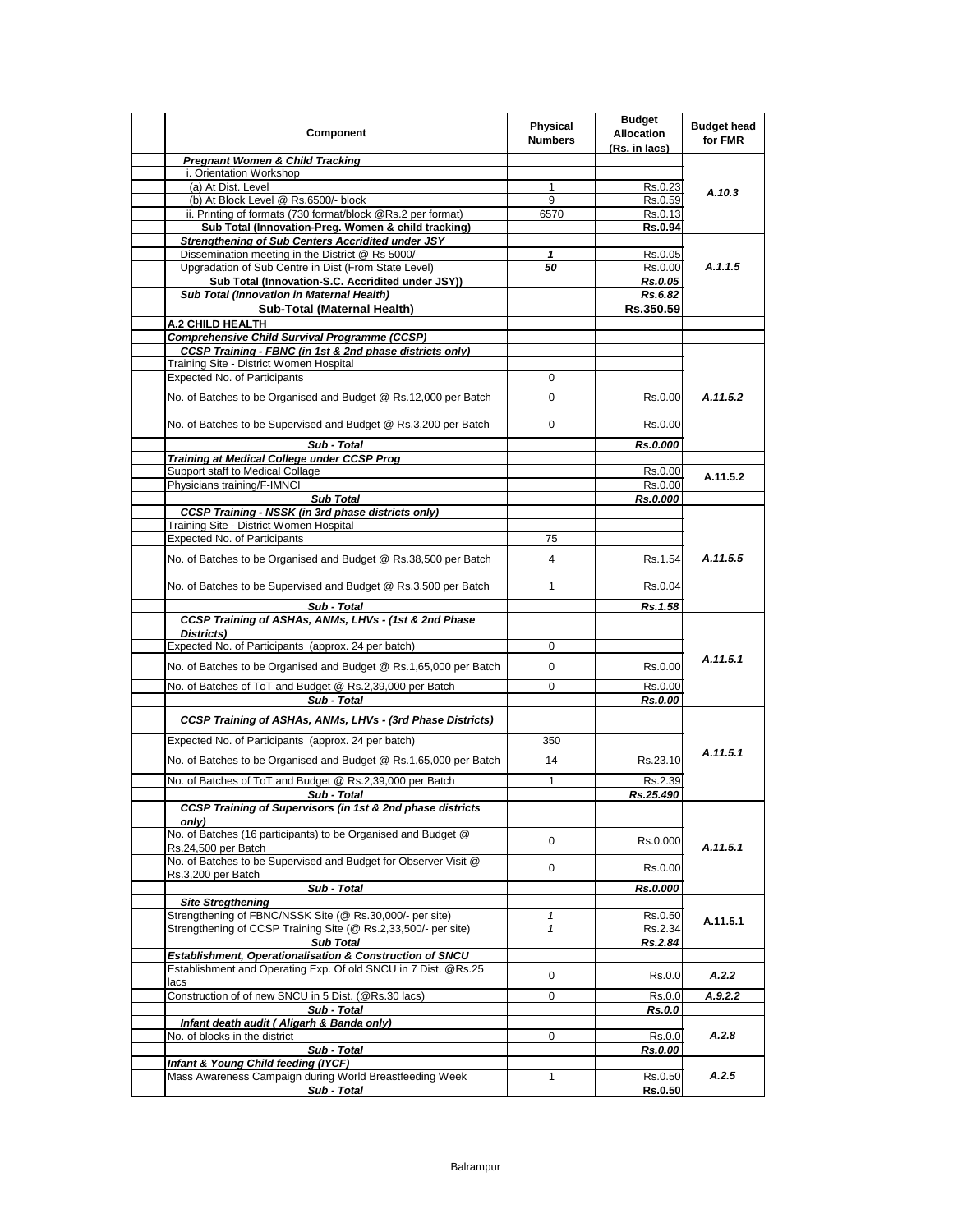| Component                                                                                  | Physical<br><b>Numbers</b> | <b>Budget</b><br><b>Allocation</b><br>(Rs. in lacs) | <b>Budget head</b><br>for FMR |
|--------------------------------------------------------------------------------------------|----------------------------|-----------------------------------------------------|-------------------------------|
| Supportive Supervision through Reputed Institutions (for 1st &<br>2nd pase districts only) |                            |                                                     |                               |
| One Supervisor per block @ Rs.5,000/- p.m. for 12 months                                   | 0                          | Rs.0.0                                              |                               |
| Mobility for supervisors @ Rs.3,000/- p.m. for 12 months                                   | 0                          | Rs.0.0                                              |                               |
| Institutional support @ Rs.5,000/- p.m. for 12 months                                      | 0                          | Rs.0.0                                              |                               |
| Sub - Total                                                                                |                            | Rs.0.00                                             |                               |
| Sub-Total (CCSP)                                                                           |                            | Rs.30.40                                            |                               |
| Implementation of Bal Swasthya Poshan Mah (BSPM)                                           |                            |                                                     |                               |
| Joint Meetings of Health & ICDS - 2 Planning Meetings at District                          |                            |                                                     |                               |
| Level in a year @ Rs. 5000/- per meeting for 2 Rounds                                      | 1 Dist.                    | Rs.0.10                                             |                               |
| Joint planning meeting of health and ICDS at Block level Rs. 2000 per                      |                            |                                                     |                               |
| meeting for 2 rounds                                                                       | 9 Blocks                   | Rs.0.36                                             |                               |
| Joint Orientation of ASHAs & ANMs (@Rs. 25/- per participant) for 2                        | 1843 ANM and               |                                                     |                               |
| Rounds                                                                                     | AWW                        | Rs.0.92                                             | A.2.7                         |
| Printing of Guidelines, Reporting & Monitoring Formats (@ Rs.2,000/- per                   |                            |                                                     |                               |
| block/round) for 2 rounds                                                                  | 9 Blocks                   | Rs.0.36                                             |                               |
| Dissemination meeting at District level Rs. 5000 per meeting per                           |                            |                                                     |                               |
| District for 2 Rounds                                                                      | 1 Dist.                    | Rs.0.10                                             |                               |
| Sub - Total                                                                                |                            | Rs.1.84                                             |                               |
| <b>School Health Programme</b>                                                             |                            |                                                     |                               |
| Total No. of Blocks in the district                                                        | 9                          |                                                     |                               |
| No. of Schools to be covered (60 Schools per block)                                        | 540                        |                                                     |                               |
|                                                                                            |                            |                                                     |                               |
| District Sensitization workshop                                                            | 1                          | Rs. 0.15                                            |                               |
| Contingencies for printing of Health Card, etc. (@Rs.500/- per school)                     | 540                        | Rs. 2.70                                            |                               |
| Budget for Mobility (@Rs.300 per visit x 1 visit)                                          | 540                        | Rs. 1.62                                            |                               |
| Sub Total (Prog. Implementation)                                                           |                            | Rs. 4.47                                            |                               |
|                                                                                            |                            |                                                     |                               |
| Traning program for 40 schools per block (where                                            | 360                        |                                                     |                               |
| program is already running)                                                                |                            |                                                     |                               |
| Training of District Trainers- Honorarium to district traininer @ Rs. 350                  | 3                          | Rs. 0.02                                            |                               |
| *2days                                                                                     |                            |                                                     |                               |
| Honorarium to traininees from block@ Rs. 400 *2days per block                              | 27                         | Rs. 0.22                                            | A.2.4                         |
| Training of Block Trainers - Honorarium to block resource persons @                        | 27                         | Rs. 0.32                                            |                               |
| Rs. 300 *2days*2 batches per block                                                         |                            |                                                     |                               |
| Honararium to Teachers @ Rs. 250*2 teachers per school *2 days                             | 720                        | Rs. 3.60                                            |                               |
|                                                                                            |                            |                                                     |                               |
| Sub Total (Training)                                                                       |                            | Rs. 4.16                                            |                               |
| For training program unspent balance is available at the district                          |                            | Rs. 2.65                                            |                               |
| <b>Actual Allocation for training</b>                                                      |                            | Rs. 1.51                                            |                               |
| Weighing scale, Ht./Wt Charts, Measuring tape etc. @ Rs1000 per                            | 180                        | Rs. 0.00                                            |                               |
| school x 20 new schools/block                                                              |                            |                                                     |                               |
| Procurement of IFA tablets (30 mg tablets) for all schools                                 | 8100000                    | Rs. 0.00                                            |                               |
| Procurement of deworming tablets for all schools                                           | 162000                     | Rs. 0.00                                            |                               |
| <b>Sub Total (Procurement)</b>                                                             |                            | Rs. 0.00                                            |                               |
| <b>Total (School Health)</b>                                                               |                            | Rs. 5.98                                            |                               |
| Sub-Total (Child Health)                                                                   |                            | Rs.38.22                                            |                               |
| A3. Family Planning                                                                        |                            |                                                     |                               |
| <b>Terminal/Limiting Methods</b>                                                           |                            |                                                     | A.3.1                         |
| Dissemination of manuals on sterilization standards & quality                              | 1                          | Rs. 0.40                                            | A.3.1.1                       |
| assurance of sterilization services                                                        |                            |                                                     |                               |
| NSV Camps in Districts (6 camps/dist. @ Rs.35,000/- per camp)                              | 6                          | Rs. 2.10                                            | A.3.1.3                       |
| Compensation for Female Sterilization                                                      | 1303                       | Rs. 13.03                                           | A.3.1.4                       |
| Compensation for Male Sterilization                                                        | 20                         | Rs. 0.30                                            | A.3.1.5                       |
| Accrediation of private providers of sterilization services                                |                            |                                                     |                               |
| <b>Female Sterilization</b>                                                                |                            | Rs. 0.25                                            | A.3.1.6                       |
| Male Sterilization (NSV)                                                                   |                            | Rs. 0.05                                            |                               |
| <b>Spacing Methods</b>                                                                     |                            |                                                     | A.3.2                         |
| IUD services at health facilities/compensation                                             | 25312                      | Rs. 5.06                                            | A.3.2.2                       |
| Accrediation of private providers of IUD services                                          |                            | Rs. 0.03                                            | A.3.2.3                       |
| Family Welfare Counsellor@9000 per month                                                   | $\overline{2}$             | Rs. 2.16                                            | A.9.1.5                       |
| <b>Sub Total</b>                                                                           |                            | Rs. 23.38                                           |                               |
| <b>PCPNDT and Sex-Ratio</b>                                                                |                            |                                                     |                               |
| Visit of District Inspection & Monitoring Committee                                        | 10                         | Rs. 0.10                                            | A.8.1                         |
| Sensitization Workshop at District level                                                   | $\mathbf{1}$               | Rs. 0.40                                            |                               |
| Organising Competions at Inter/Degree Colleges                                             | 3                          | Rs. 0.10                                            |                               |
| Orientation of members of Dist advisory committee at Division                              |                            | Rs. 0.00                                            |                               |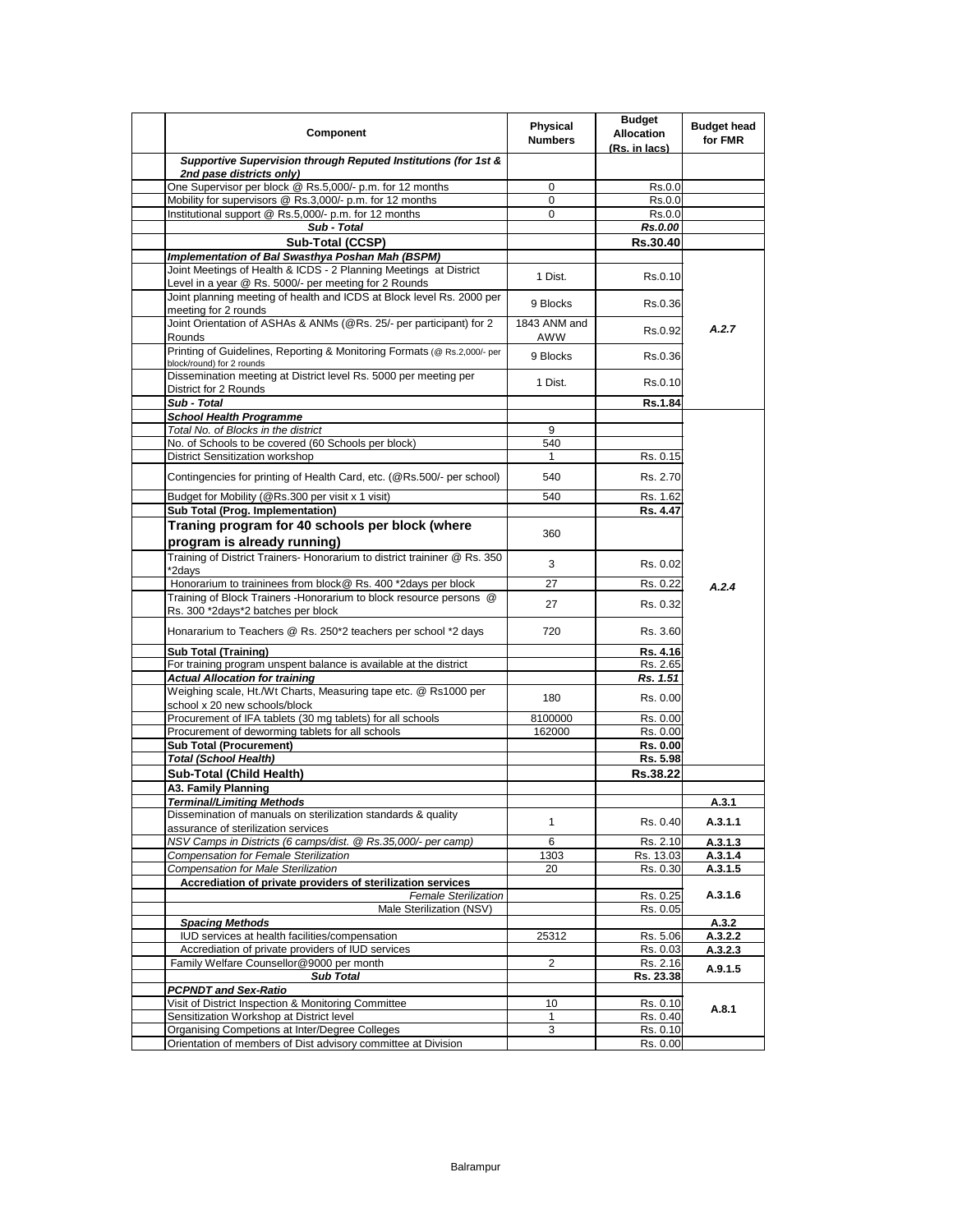| Component                                                                                                                                                                      | Physical<br><b>Numbers</b> | <b>Budget</b><br><b>Allocation</b><br>(Rs. in lacs) | <b>Budget head</b><br>for FMR |
|--------------------------------------------------------------------------------------------------------------------------------------------------------------------------------|----------------------------|-----------------------------------------------------|-------------------------------|
| <b>IEC Activities &amp; Conigency</b>                                                                                                                                          |                            |                                                     |                               |
| <b>IEC Activities</b>                                                                                                                                                          |                            | Rs. 0.25                                            | A.12.4                        |
| Contigency                                                                                                                                                                     |                            | Rs. 0.02                                            |                               |
| TA/DA to Dist. level Staff for attending workshop, training, meetings                                                                                                          |                            | Rs. 0.20                                            |                               |
| <b>Sub Total</b>                                                                                                                                                               |                            | Rs. 1.07                                            |                               |
| <b>Sub-Total (Family Planning)</b>                                                                                                                                             |                            | Rs.24.45                                            |                               |
| <b>A.4 ARSH</b>                                                                                                                                                                |                            |                                                     |                               |
| Saloni Scheme                                                                                                                                                                  |                            |                                                     |                               |
| No. of Blocks in District                                                                                                                                                      | 9                          |                                                     | A.4.1                         |
| No. of Schools to be covered (10 Schools per block)                                                                                                                            | 90                         |                                                     |                               |
| No. of Benificiaries (150 per school)                                                                                                                                          | 13500                      |                                                     |                               |
| Sensitization Workshop at District level                                                                                                                                       | 1                          | Rs. 0.15                                            |                               |
| Budget for Visit of Medical Team (@Rs.300/- per visit x 2 visits per<br>school)                                                                                                | 180                        | Rs. 0.54                                            | A.4.2                         |
| Budget for Preparing Saloni Sabha (Rs.300/- p.m. per school x 10<br>months)                                                                                                    | 900                        | Rs. 2.70                                            |                               |
| Procurement of IFA tablets (100 mg tablets) for all schools                                                                                                                    | 648000                     | Rs.0.00                                             |                               |
| Procurement of deworming tablets for all schools 2 tab/Benf.                                                                                                                   | 27000                      | Rs.0.00                                             | A.13.2.5                      |
| Sub-Total (Adolescent Health)                                                                                                                                                  |                            | Rs.3.39                                             |                               |
| A.5 Urban RCH                                                                                                                                                                  |                            |                                                     |                               |
| Urban RCH plan /activities                                                                                                                                                     |                            |                                                     |                               |
| <b>Building</b>                                                                                                                                                                | 1                          | 0.84                                                |                               |
| Manpower(1Doctor @ 24000/month,1Staff Nurse@ 15000/month,2                                                                                                                     |                            |                                                     |                               |
| ANMs@9000/month,2 Security quards @ 4000/month,1 Ayah<br>4000/month,& 1 Sweeper 2000/month                                                                                     | 1                          | 8.52                                                |                               |
| <b>Other Expenses</b>                                                                                                                                                          | 1                          | 0.41                                                | A.5.1                         |
| IEC                                                                                                                                                                            |                            |                                                     |                               |
|                                                                                                                                                                                | 1                          | 0.1                                                 |                               |
| <b>Subtotal</b>                                                                                                                                                                |                            | 9.87                                                |                               |
| The cost of Drugs(Rs 10,000/month/Health post ) and consumables(Rs 3,000/month/Health Post) for Urban RCH<br>amounting to Rs 1.56 Lacs would be met from the Mission Flexipool |                            |                                                     |                               |
| <b>A9. INFRASTRUCTURE &amp; HR</b>                                                                                                                                             |                            |                                                     |                               |
| <b>Contractual Staff &amp; Services</b>                                                                                                                                        |                            |                                                     |                               |
| <b>Position</b>                                                                                                                                                                | No.                        | <b>Budget</b>                                       |                               |
| Contractual ANM (@Rs.9000/- pm)                                                                                                                                                | 55                         | Rs. 59.40                                           | A.9.1.1                       |
| Staff Nurse in the district (@Rs.15000/- pm)                                                                                                                                   | 14                         | Rs. 25.20                                           | A.9.1.3                       |
| MBBS (Male/Female) @ Rs.30000/- pm                                                                                                                                             | 5                          | Rs. 18.00                                           |                               |
| Specialist at On Call basis for CHC (@ Rs.1000/- per visit) No. of calls<br>for 6 moths                                                                                        | 40                         | Rs. 0.40                                            |                               |
| Specialist at On Call basis for Dist. Hospital (Male)/DCH(@ Rs.1000/-<br>per visit)                                                                                            | 80                         | Rs. 0.80                                            | A.9.1.4                       |
| Specialist at Dist. Hospital (Male)/DCH(@ Rs.40000/- pm for                                                                                                                    |                            | Rs. 8.40                                            |                               |
| MS/MD/MDS & @Rs.35000/- for Diploma holders)                                                                                                                                   | 2                          |                                                     |                               |
| Specialist at DWH/DCH (@ Rs.40000/- pm for MS/MD/MDS &<br>@Rs.35000/- for Diploma holders)/MBBS(LMO if already on contract)                                                    | 2                          | Rs. 8.40                                            |                               |
| Paramedical staff/LT for CHC (@ Rs.9000/- pm)                                                                                                                                  | 4                          | Rs. 4.32                                            |                               |
| Paramedical staff for DH/DWH/DCH (@ Rs.9000/- pm)                                                                                                                              |                            | Rs. 2.16                                            | A.9.1.5                       |
| Data Assistant ( @ Rs.8000/- pm)                                                                                                                                               | 2                          | Rs. 1.92                                            |                               |
| <b>Sub-Total (Human Resources)</b>                                                                                                                                             |                            | Rs.129.00                                           |                               |
| A.10. INSTITUTIONAL STRENGTHENING                                                                                                                                              |                            |                                                     |                               |
| Logistics Management/Improvement                                                                                                                                               |                            |                                                     |                               |
| <b>Stregthening of Logistic Management</b>                                                                                                                                     |                            |                                                     |                               |
| Divisional logistic management                                                                                                                                                 | 0                          | Rs. 0.00                                            |                               |
| <b>Transportation of Logistic</b>                                                                                                                                              |                            |                                                     |                               |
| Divisional level @ Rs 50000/-                                                                                                                                                  | 0                          | Rs. 0.00                                            | A.10.2                        |
| District level @ Rs 30000/-                                                                                                                                                    | 1                          | Rs. 0.30                                            |                               |
| Block level @ Rs 12000/-                                                                                                                                                       | 9                          | Rs. 1.08                                            |                               |
| <b>Sub-Total (Logistics Strengthening)</b>                                                                                                                                     |                            | Rs.1.38                                             |                               |
| <b>Rent for Sub-Centres</b>                                                                                                                                                    |                            |                                                     |                               |
| No. of SCs in Rented Bldgs & Budget @ Rs. 250/- p.m.                                                                                                                           | 69                         | Rs.2.07                                             | A.10.4                        |
| <b>Sub-Total (Sub Center Rent)</b>                                                                                                                                             |                            | <b>Rs.2.07</b>                                      |                               |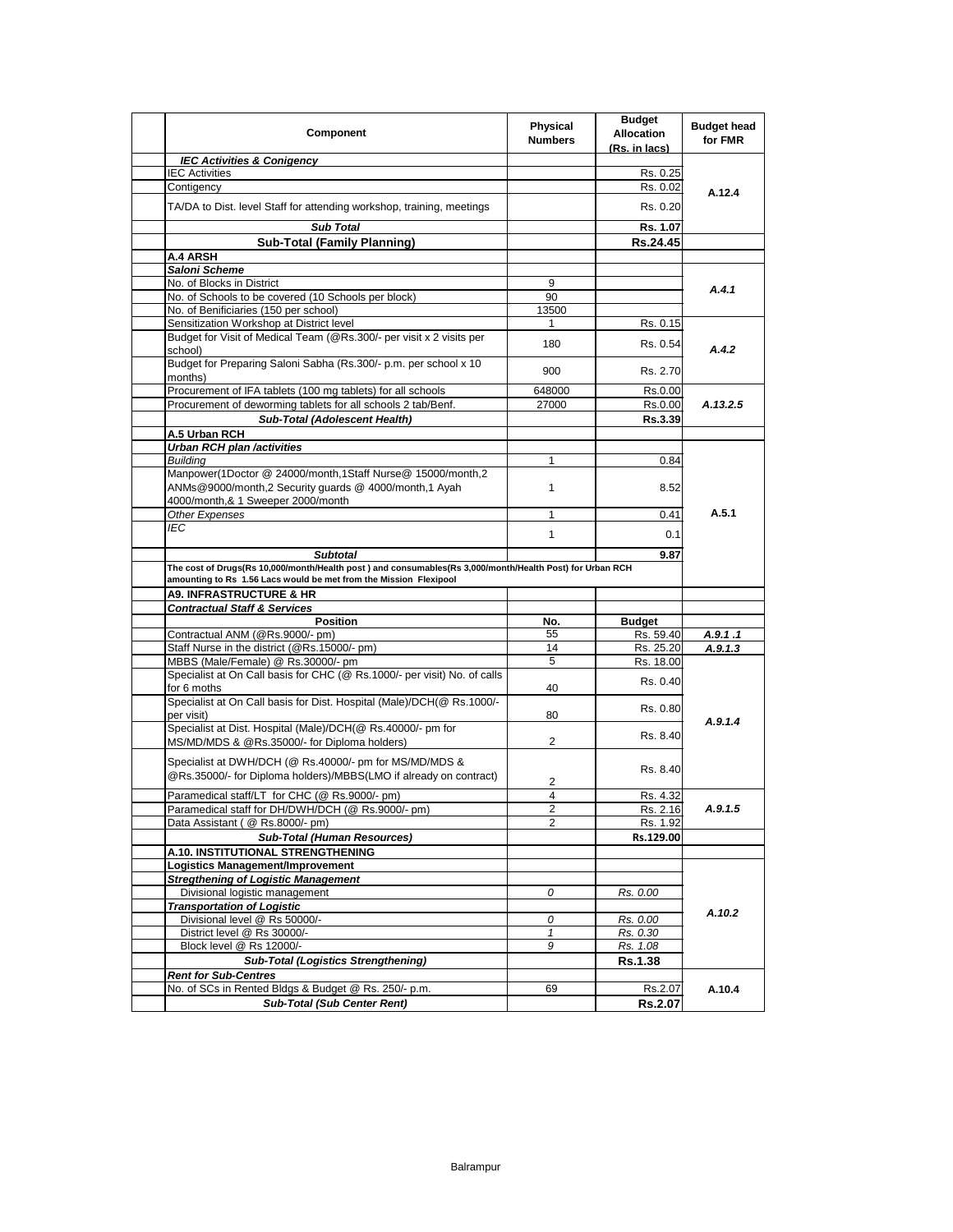| Component                                                                                  | Physical<br><b>Numbers</b> | <b>Budget</b><br><b>Allocation</b><br>(Rs. in lacs) | <b>Budget head</b><br>for FMR |
|--------------------------------------------------------------------------------------------|----------------------------|-----------------------------------------------------|-------------------------------|
| A.11 TRAINING                                                                              |                            |                                                     |                               |
| <b>Training- Skill Birth Attendant</b>                                                     |                            |                                                     |                               |
| <b>Training at DWH/Combined Hosp</b>                                                       |                            |                                                     |                               |
| Target at DWH                                                                              | 12                         |                                                     |                               |
| No. of Particpants per batch                                                               | 4                          |                                                     |                               |
| No. of Batches                                                                             | 3                          | Rs.3.31                                             |                               |
| New Site Stregthening at DWH                                                               | $\overline{\phantom{a}}$   | Rs.0.15                                             |                               |
| Existing site stregthening                                                                 |                            | Rs.0.40                                             |                               |
|                                                                                            |                            |                                                     |                               |
| Sub-Total (DWH-SBA)                                                                        |                            | <b>Rs.3.86</b>                                      |                               |
| Training at FRU/24X7                                                                       |                            |                                                     | A.11.3.1                      |
| Name of the selected Training Site FRU/24X7                                                |                            |                                                     |                               |
| Target at FRU/24X7                                                                         | 0                          |                                                     |                               |
| No. of Particpants per batch                                                               | $\mathbf 0$                |                                                     |                               |
| No. of Batches                                                                             | 0                          | Rs.0.00                                             |                               |
| New Site Stregthening at FRU                                                               |                            | Rs.0.00                                             |                               |
| Existing site stregthening                                                                 |                            | Rs.0.00                                             |                               |
| Sub-Total (FRU-SBA)                                                                        |                            | <b>Rs.0.00</b>                                      |                               |
|                                                                                            |                            | Rs.3.86                                             |                               |
| Sub-Total(SBA Training)                                                                    |                            |                                                     |                               |
| <b>A.14 PROGRAM MANAGEMENT</b>                                                             |                            |                                                     |                               |
| Personal & Other Expense of Dist. PMU (Rs.94500/- pm)<br>Operational Cost (Rs. 60000/- pm) | 1<br>1                     | Rs.11.34<br>Rs.7.20                                 | A.14.2                        |
|                                                                                            |                            |                                                     | A.14.4                        |
| Sub-Total (Program Management)                                                             |                            | Rs.18.54                                            |                               |
| <b>Total for RCH Flexipool (Part A)</b>                                                    |                            | Rs.581.37                                           |                               |
|                                                                                            |                            |                                                     |                               |
|                                                                                            |                            |                                                     |                               |
|                                                                                            |                            | <b>Budget</b>                                       |                               |
| <b>Component</b>                                                                           | Physical<br><b>Numbers</b> | <b>Allocation</b><br>(Rs. in lacs)                  | <b>Budget head</b><br>for FMR |
| <b>ASHA Scheme:-</b>                                                                       |                            |                                                     | B.1                           |
| Periodic Training for ASHAs                                                                |                            |                                                     | B.1.1                         |
| <b>ASHA Support System</b>                                                                 |                            |                                                     |                               |
| Replenishment of ASHA Kits & Budget (@ Rs. 500/- per kit*2 for 95%                         | 1421                       | Rs.0.00                                             | <b>B.1.2</b>                  |
| ASHA)                                                                                      |                            |                                                     |                               |
|                                                                                            |                            |                                                     | <b>B.1.3</b>                  |
| Incentive to ASHAs (Average Rs.500/- p.m. for 85% ASHAs)                                   | 1272                       | Rs.76.32                                            |                               |
| Award to ASHA (Rs.5000/- for 1 ASHA in each block)                                         | 9                          | Rs.0.45                                             |                               |
| Annual ASHA Sammelan (Rs.250/- per ASHA for 60% ASHAs)                                     | 898                        | Rs.2.25                                             | B.1.1                         |
| Mobility to ASHAs (Rs.30/- per ASHA for 95% ASHAs)                                         | 1421                       | Rs.5.12                                             |                               |
| Block level ASHA Payment Register (Rs.100/-per Register)                                   | 9                          | Rs.0.01                                             | B.18.3.2                      |
| Printing of Voucher Booklet for ASHA (Rs.25/-per Booklet)                                  | 1496                       | Rs.0.37                                             |                               |
| Budget ASHA Mentoring Group (Rs.10,000/- per District)                                     | Quarterly<br>Meeting       | Rs.0.10                                             | <b>B.1.1</b>                  |
| Sub-Total (ASHA Scheme):-                                                                  |                            | Rs.84.61                                            |                               |
| <b>Untied Grant to Facilities</b>                                                          |                            |                                                     | B.2                           |
| No. of CHCs & Budget @ Rs.0.50 lacs per facility                                           | 4                          | Rs.2.00                                             | B.2.1                         |
| No. of BPHCs & Budget @ Rs.0.50 lacs per facility                                          | 5                          | Rs.2.50                                             | <b>B.2.2</b>                  |
| No. of APHCs & Budget @ Rs.0.25 lacs per facility                                          | 24                         | <b>Rs 6.00</b>                                      | <b>B.2.2</b>                  |
| No. of Sub Centres & Budget @ Rs.0.10 lacs per facility                                    | 206                        | Rs.20.60                                            | <b>B.2.3</b>                  |
| No.of VHSCs                                                                                | 667                        | Rs.0.00                                             | B.2.4                         |
| No.of Revenue Villages & Budget @Rs.0.10 lacs per R.Village                                | 1012                       | Rs.101.20                                           |                               |
| <b>Sub-Total (Untied Grants)</b>                                                           |                            | Rs.132.30                                           |                               |
| <b>Annual Maintenance Grant to Facilities</b>                                              |                            |                                                     | B.4                           |
| No. of CHCs & Budget @ Rs.1.0 lacs per facility                                            | 4                          | Rs.4.00                                             | <b>B.4.1</b>                  |
| No. of BPHCs & Budget @ Rs.1.0 lacs per facility                                           | 5                          | Rs.5.00                                             | <b>B.4.2</b>                  |
| No. of APHCs & Budget @ Rs.0.50 lacs per facility                                          | 11                         | Rs.5.50                                             |                               |
| No. of APHCs & Funds @ Rs.1.00 lacs per facility                                           | 130                        | Rs.13.00                                            | B.4.3                         |
| <b>Sub-Total (Annual Maintenance Grants)</b>                                               |                            | Rs.27.50                                            |                               |
| <b>Funds to Rogi Kalyan Samitis</b>                                                        |                            |                                                     | <b>B.6</b>                    |
| No. of District Hospitals & Funds @ Rs.5.0 lacs per facility                               | 2                          | Rs.10.00                                            | <b>B.6.1</b>                  |
| No. of CHCs & Funds @ Rs.1.0 lacs per facility                                             | 4                          | Rs.4.00                                             | <b>B.6.2</b>                  |
| No. of BPHCs & Funds @ Rs.1.0 lacs per facility                                            | 5                          | Rs.5.00                                             | B.6.3                         |
| No. of APHCs & Funds @ Rs.0.50 lacs per facility                                           | 24                         | Rs.24.00                                            | B.6.4                         |
| <b>Sub-Total (Funds for RKS)</b>                                                           |                            | Rs.43.00                                            |                               |
| <b>Operationalisation of District Drug Warehouses</b>                                      |                            |                                                     |                               |
| Contractual Staff (@Rs.2.94 lacs/yr)<br>Contingency Expenses (@Rs.2.0 lacs/yr)             |                            | Rs.0.00<br>Rs.0.00                                  | <b>B.21</b>                   |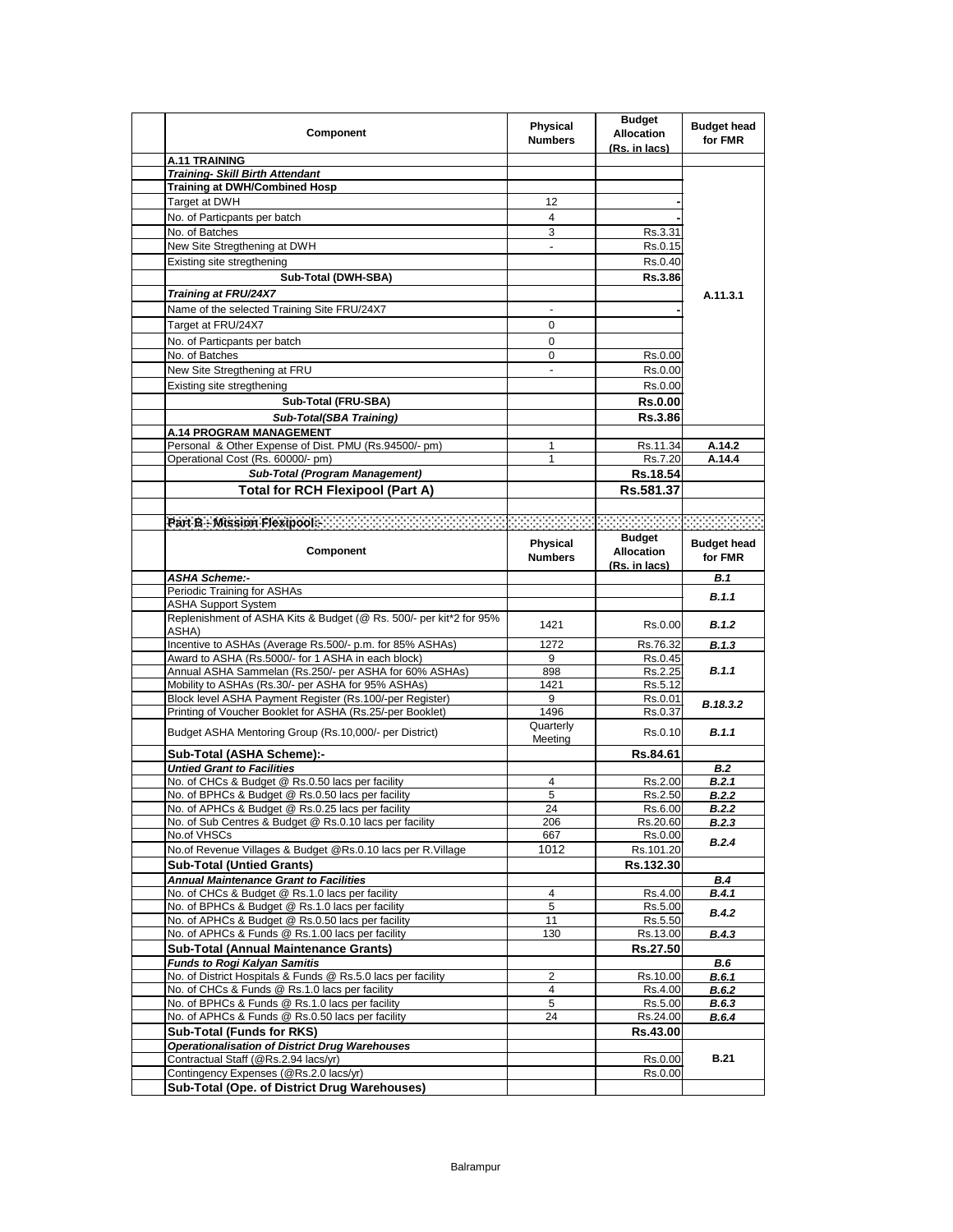| Component                                                                             | Physical<br><b>Numbers</b> | <b>Budget</b><br><b>Allocation</b><br>(Rs. in lacs) | <b>Budget head</b><br>for FMR |
|---------------------------------------------------------------------------------------|----------------------------|-----------------------------------------------------|-------------------------------|
| <b>Mobility Support to DWH &amp; District Combined Hospital</b>                       |                            |                                                     | B.27.8                        |
| Mobility Support to DWH/DCH @Rs.18000/- Per month.                                    | 1                          | Rs.2.16                                             |                               |
| Sub-Total (Funds for Mobility Support to DWH & DCH)                                   |                            | Rs.2.16                                             |                               |
| Mobility Support for Monitoring & Supervision.                                        |                            |                                                     |                               |
| Mobility Support to District Community Mobilizer (@Rs.800/-per day X<br>8 days/month) | 1                          | Rs.0.77                                             |                               |
| Mobility Support to District Account Manager (@Rs.800/-per day X 6<br>days/month)     | 1                          | Rs.0.58                                             | B.18.3.2                      |
| Mobility Support to District Programme Manager (@Rs.800/-per day X)<br>8 days/month)  |                            | Rs.0.00                                             |                               |
| Sub-Total(Mobility Support for Monit. & Supervision)                                  |                            | <b>Rs.1.34</b>                                      |                               |
| <b>Supervision of ANM/ASHAs</b>                                                       |                            |                                                     |                               |
| Vehicle for Mobility @Rs.18000/-month/block                                           | 9                          | Rs.19.44                                            | B.18.3.2                      |
| Sub-Total (Supervision of ANM/ASHAs)                                                  |                            | Rs.19.44                                            |                               |
| <b>Vehicle Support for Specialist</b>                                                 |                            |                                                     |                               |
| One Vehicle for 5 block level facility (@Rs.18000/-month)                             | 2                          | Rs.4.32                                             | <b>B.27.8</b>                 |
| <b>Sub-Total (Vehicle Support for Specialist)</b>                                     |                            | <b>Rs.4.32</b>                                      |                               |
| <b>Diesel for Generator for District Hospitals</b>                                    |                            |                                                     |                               |
| Diesel Support for generator (@Rs.1 lac per month)                                    | 2                          | Rs.24.00                                            | <b>B.28</b>                   |
| Sub-Total (Diesel Support for District Hospital)                                      |                            | Rs.24.00                                            |                               |
| Diesel Support for Generator in Fully Functional CHC.                                 |                            |                                                     |                               |
| Diesel Support for Fully functional CHC (@Rs.35000/-per month)                        | 4                          | Rs.16.80                                            |                               |
| Diesel Support for CHC functional in BPHC building (@Rs.13500/-per                    | 5                          | Rs.8.10                                             | <b>B.28</b>                   |
| month)<br>Sub-Total (Diesel Support for fully functional CHCs)                        |                            | Rs.24.90                                            |                               |
| Saas Bahu Sammelans (1 each at District)                                              |                            |                                                     |                               |
| No. of Sammellans & Budget (@Rs. 1.50 lac. Per District)                              | 1                          | Rs.1.50                                             | B.7.1                         |
| Sub-Total (Saas Bahu Sammelan)                                                        |                            | Rs.1.50                                             |                               |
| Tehsil level Pradhan Sammelan                                                         |                            |                                                     |                               |
| No. of Sammelans & Budget (@Rs.40,000 per Sammelan)                                   | 3                          | Rs.1.20                                             | B.8.2                         |
| Sub-Total (Tehsil level Pradhan Sammelan)                                             |                            | Rs.1.20                                             |                               |
| <b>Organization of Swasthya Mela</b>                                                  |                            |                                                     |                               |
| Organization of S.Mela @Rs.20000/- Mela/Month at each block.                          | 9                          | Rs.21.60                                            | <b>B.10.1</b>                 |
| Sub-Total (Swasthya Mela)                                                             |                            | Rs.21.60                                            |                               |
| <b>Concurrent Audit</b>                                                               |                            |                                                     |                               |
| Budget @ Rs. 4000/- per month for 12 months                                           | 1                          | Rs.0.48                                             | <b>B.27.5</b>                 |
| <b>Sub-Total (Concurrent Audit)</b>                                                   |                            | <b>Rs.0.48</b>                                      |                               |
| <b>Health Management Information System (HMIS):-</b>                                  |                            |                                                     |                               |
| Hiring of Vehicle for District HMIS Nodal Officer (@Rs.800/- Visit)                   | 3                          | Rs.0.29                                             |                               |
| Mobility Support for Block HMIS Nodal Officer (@Rs.600/-month)                        | 9                          | Rs.0.65                                             |                               |
| Internet Connectivity @Rs.400/- per month/computer                                    | 11                         | Rs.0.53                                             | B.21                          |
| Consumables & Stationary for Computer, printer (Rs.400/-per                           |                            |                                                     |                               |
| month/facility)                                                                       | 11                         | Rs.0.53                                             |                               |
| Sub-Total (HMIS)                                                                      |                            | Rs.1.99                                             |                               |
| <b>Programme Management:-</b>                                                         |                            |                                                     |                               |
| <b>Expenses at Additional Director level:-</b>                                        |                            |                                                     |                               |
| Mobility @Rs.2500/-per District per Month.                                            | 0                          | Rs.0.00                                             | <b>B.27.6</b>                 |
| Contingency Expenses @Rs.5000/- month.                                                | $\Omega$                   | Rs.0.00                                             |                               |
| Sub-Total (Exp.at Addl.Director level)-                                               |                            | Rs.0.00                                             |                               |
| <b>Operational Cost for Block Project Management Unit</b>                             |                            |                                                     |                               |
| Honoraria to Block Data Assistant @Rs.8000/-Per Month                                 | 9                          | Rs.8.64                                             | B.27.1                        |
| Communication support to Block Program Manager @Rs.500/-P.M.                          | 9                          | Rs 0.54                                             |                               |
| Sub-Total (Operational Cost for BPMU)                                                 |                            | Rs.9.18                                             |                               |
| <b>Provision of Contractual Staff (AYUSH)</b>                                         |                            |                                                     |                               |
| <b>Position</b>                                                                       | No.                        | <b>Budget</b>                                       |                               |
| ISM Lady Doctors (@ Rs.24,000/- per month)                                            | 8                          | Rs.55.68                                            | B.14.4                        |
| AYUSH Doctors (@ Rs.24,000/- per month)                                               | 18                         |                                                     |                               |
| AYUSH Pharmacists (@ Rs.9,000/- per month)                                            | 13                         | Rs.12.24                                            | B.14.1                        |
| Sub-Total (Contractual Staff - AYUSH)                                                 |                            | Rs.67.92                                            |                               |
| Integrated Skill Refresher Training for ANM & LHV.                                    |                            |                                                     |                               |
| Total Work load for the year                                                          | 64                         |                                                     | B.16.3.1                      |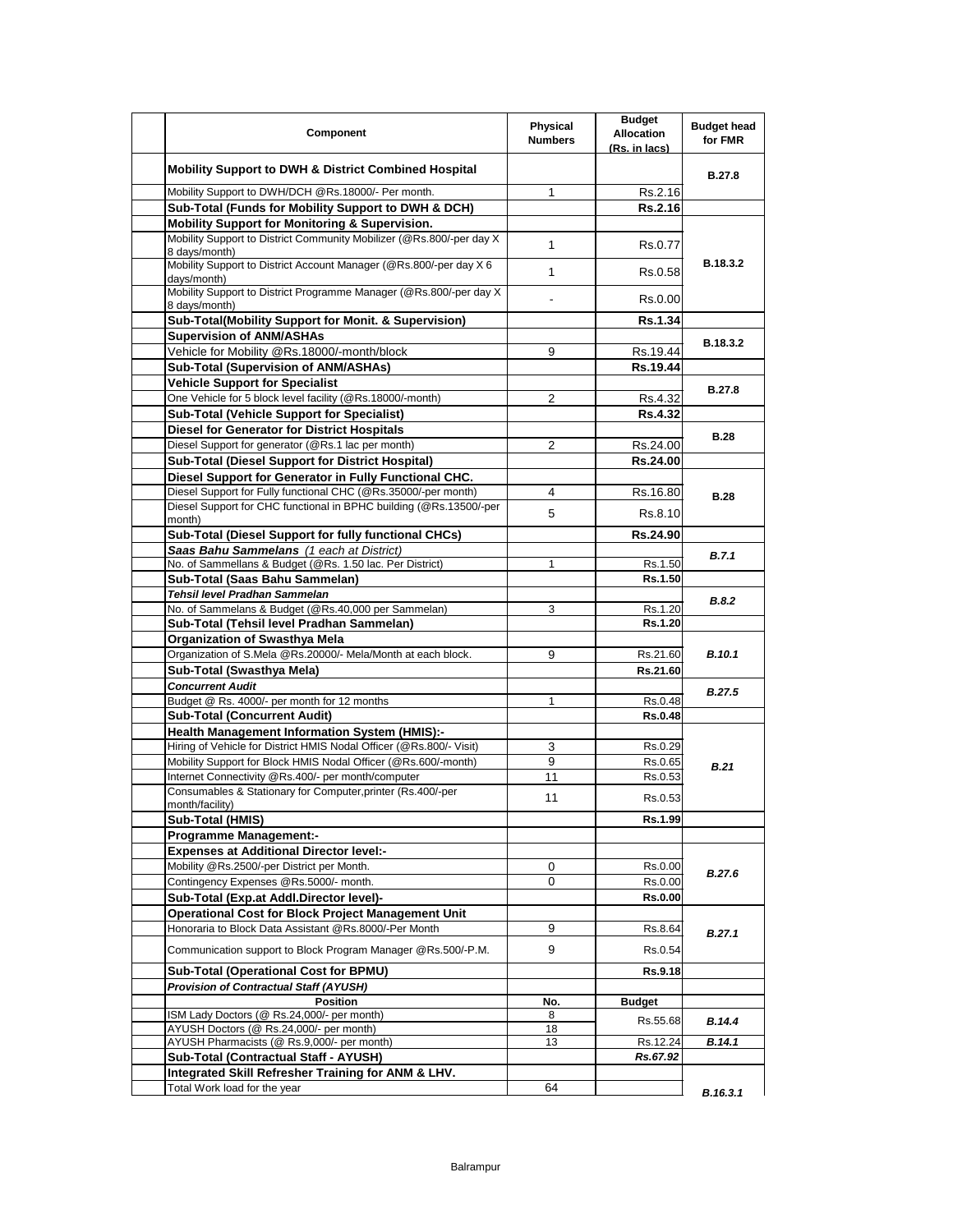|     | Component                                                                                                                                                                                                                                                                                                                                                                                                                                                                         | Physical<br><b>Numbers</b>    | <b>Budget</b><br><b>Allocation</b><br>(Rs. in lacs) | <b>Budget head</b><br>for FMR |
|-----|-----------------------------------------------------------------------------------------------------------------------------------------------------------------------------------------------------------------------------------------------------------------------------------------------------------------------------------------------------------------------------------------------------------------------------------------------------------------------------------|-------------------------------|-----------------------------------------------------|-------------------------------|
|     | Total no. of Proposed Batches & Budget @Rs.165950/- per batch.                                                                                                                                                                                                                                                                                                                                                                                                                    | 4                             | Rs.6.64                                             |                               |
|     | Sub-Total (Integrated skill training for ANM/LHV)                                                                                                                                                                                                                                                                                                                                                                                                                                 |                               | Rs.6.64                                             |                               |
|     | Infrastructure & Manpower for UIP                                                                                                                                                                                                                                                                                                                                                                                                                                                 |                               |                                                     |                               |
|     | Mobile Workshop at Regional Depot @Rs.4 Lac.                                                                                                                                                                                                                                                                                                                                                                                                                                      | 0                             | Rs.0.00                                             |                               |
|     | Renovation & Electrification of WIC/WIF                                                                                                                                                                                                                                                                                                                                                                                                                                           | 0                             | Rs.0.00                                             |                               |
|     | Expansion of Cold Chain Store at Regional/Divisional Depo                                                                                                                                                                                                                                                                                                                                                                                                                         | 0                             | Rs.0.00                                             |                               |
|     | Expansion of Cold Chain Workshop @Rs.50000/-year/District.                                                                                                                                                                                                                                                                                                                                                                                                                        | 1                             | Rs.0.50                                             | <b>B.26.5</b>                 |
|     | Mobility Support to Block (1 Vehicle @Rs.800/-per block for 6 days in<br>a month for 12 months)                                                                                                                                                                                                                                                                                                                                                                                   | 9                             | Rs.5.18                                             |                               |
|     | IVRS System for Tracking of Beneficiaries.                                                                                                                                                                                                                                                                                                                                                                                                                                        | 0                             | Rs.0.00                                             | B.18.3.2                      |
|     | Sub - Total (Infrasturcture & Manpower for UIP)                                                                                                                                                                                                                                                                                                                                                                                                                                   |                               | Rs.5.68                                             |                               |
|     | iden berika dan berikat                                                                                                                                                                                                                                                                                                                                                                                                                                                           |                               |                                                     |                               |
|     | Total for Mission Flexipool (Part B) $\left\vert \cdot \right\rangle$ , $\left\vert \cdot \right\rangle$ , $\left\vert \cdot \right\rangle$ , $\left\vert \cdot \right\rangle$ , $\left\vert \cdot \right\rangle$ , $\left\vert \cdot \right\rangle$ , $\left\vert \cdot \right\rangle$ , $\left\vert \cdot \right\rangle$ , $\left\vert \cdot \right\rangle$ , $\left\vert \cdot \right\rangle$ , $\left\vert \cdot \right\rangle$ , $\left\vert \cdot \right\rangle$ , $\left\$ |                               |                                                     | t,                            |
|     |                                                                                                                                                                                                                                                                                                                                                                                                                                                                                   |                               |                                                     |                               |
| SI. | Component                                                                                                                                                                                                                                                                                                                                                                                                                                                                         | Physical<br><b>Numbers</b>    | <b>Budget</b><br><b>Allocation</b><br>(Rs. in lacs) |                               |
|     | Routine Immunization (Part C) <b>Routine Immunization</b>                                                                                                                                                                                                                                                                                                                                                                                                                         | a Barat da                    |                                                     |                               |
|     | Total Number of Immunization Sessions to be organized in the District                                                                                                                                                                                                                                                                                                                                                                                                             | 18192<br>Sessions/Year        |                                                     |                               |
|     | Mobility support for supervision: Supervisory visits by district level<br>officers for monitoring and supervision of RI @ Rs 50000 / District for<br>district level officers (this includes POL and maintenance) per year                                                                                                                                                                                                                                                         | 1                             | Rs.0.50                                             |                               |
|     | Alternate Vaccine delivery @ Rs 50/- sessionx 3 months(April-June10)<br>+2 Vehicles /Blocks for 8 days /month for 9 months (July10-March 11)                                                                                                                                                                                                                                                                                                                                      | 18192<br>Sessions/Year        | Rs.9.10                                             |                               |
|     | Focus on Urban slum & underserved areasHiring an ANM @<br>Rs.300/session for four sessions/month/slum of 10000 population and<br>Rs.200/- per month as contingency per slum of i.e. total expense of<br>Rs. 1400/- per month per slum of 10000 population                                                                                                                                                                                                                         | 0                             | Rs.0.00                                             |                               |
|     | Mobilization of children by ASHA /RI Mobilizer @ Rs 150/- per session                                                                                                                                                                                                                                                                                                                                                                                                             | 18192<br>Sessions/Year        | Rs.27.29                                            |                               |
|     | Support for Computer Assistant for RI reporting (with annual increment<br>of 10% wef from 2010-11Districts @ Rs 8000- 10,000 p.m                                                                                                                                                                                                                                                                                                                                                  | 1                             | Rs.1.06                                             |                               |
|     | Printing and dissemination of tally sheets, monitoring forms, etc. @<br>Rs 1 /beneficiary                                                                                                                                                                                                                                                                                                                                                                                         | 66832<br>Benefiaceries        | Rs.0.67                                             |                               |
|     | Quarterly Review & feedback meeting exclusive for RI at district level<br>with one Block MOIC, ICDS CDPO and other stakeholders<br>stakeholders @ Rs 100/- per participant for meeting expenses (lunch,<br>organizational expenses)                                                                                                                                                                                                                                               | 27                            | Rs.0.11                                             |                               |
|     | Quarterly Review Meetings at Block level Quarterly Review &<br>feedback meeting for exclusive for RI at Block level @Rs 50/-ppas<br>honorarium for ASHA (travel)and Rs 25 /-person at the disposal of<br>MOIC for meeting expenses (refreshments, stationary and Misc<br>expences)                                                                                                                                                                                                | 1759                          | Rs.2.38                                             |                               |
|     | District level orientation training for 2 days of ANM, Multipurpose Health<br>worker @ Rs67300/batch with 20 participants in each batch                                                                                                                                                                                                                                                                                                                                           | 2 Batch                       | Rs.1.35                                             |                               |
|     | One day cold chain handelers training for block level cold chain<br>handlers @ Rs. 26,000 per batch and Rs. 3000 for obsever nominated<br>by State level                                                                                                                                                                                                                                                                                                                          | 1Batch                        | Rs.0.29                                             |                               |
|     | One day Training of block level data handlers by DIO and District Cold<br>chain Officer to train about the reporting formats of Immunization and<br>NRHM Rs 300/Participant/Block                                                                                                                                                                                                                                                                                                 | 9                             | Rs.0.03                                             |                               |
|     | Microplanning at SC levelRs 100/- per subcentre (meeting at block<br>level, logistic)                                                                                                                                                                                                                                                                                                                                                                                             | 206                           | Rs.0.21                                             |                               |
|     | Microplanning at Block & District levelFor consolidation of microplan<br>at PHC/CHC level @ Rs 1000/- block & at district level @ Rs 2000/-<br>per district                                                                                                                                                                                                                                                                                                                       | 1District & 9<br><b>Block</b> | Rs.0.11                                             |                               |
|     | Consumables for computer including provision for internet access for<br>RIMSRs 400/- Month / Districts                                                                                                                                                                                                                                                                                                                                                                            | 1                             | Rs.0.05                                             |                               |
|     | Red/Black Plastic bags etc, 2 bags per session @ Rs. 2/Bag                                                                                                                                                                                                                                                                                                                                                                                                                        | 18192<br>Sessions/Year        | Rs.0.92                                             |                               |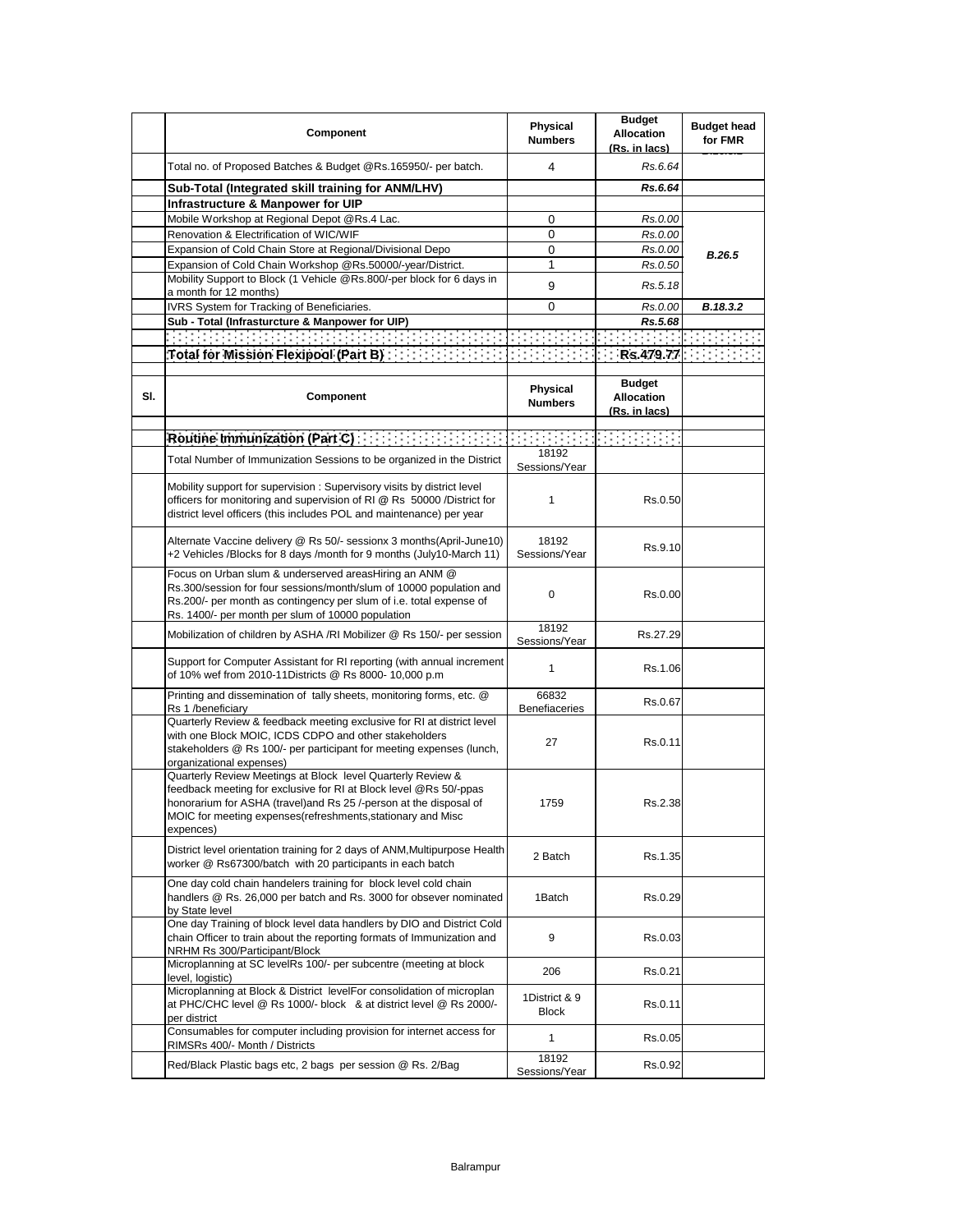|              | Component                                                                                                                                                           | <b>Physical</b><br><b>Numbers</b> | <b>Budget</b><br>Allocation<br>(Rs. in lacs)        | <b>Budget head</b><br>for FMR |
|--------------|---------------------------------------------------------------------------------------------------------------------------------------------------------------------|-----------------------------------|-----------------------------------------------------|-------------------------------|
|              | Purchase of Bleach/Hypochlorite solution for cold chain points                                                                                                      | 10 Vaccine<br>storage points      | Rs.0.05                                             |                               |
|              | Purchase of Twin bucket Rs 400 per PHC/CHC per year                                                                                                                 | 10 Vaccine<br>storage points      | Rs.0.04                                             |                               |
|              | Funds for purchase of small polythene zipper bags to keep vaccines in<br>the vaccine carriers Rs. 0.5/polythene bag X total number of<br>sessions/year +10% wastage | 18192<br>Sessions/Year            | Rs.0.12                                             |                               |
|              | Funds for preparing disposal pit for disposal of sharp immunization<br>waste. Rs. 3500/pit with 50% pits                                                            | 5 Pits                            | Rs.0.18                                             |                               |
|              | <b>RI</b> subtotal                                                                                                                                                  |                                   | Rs.44.45                                            |                               |
|              | <b>Cold Chain maintenance</b>                                                                                                                                       |                                   |                                                     |                               |
|              | Cold chain maintenance@Rs 500/Block & Rs 10,000/District/Year                                                                                                       | 1District &<br>9Block             | Rs.0.15                                             |                               |
|              | POL for vaccine delivery from State to District and from district to<br>PHC/CHCs @ Rs. 100000/- district/Year)                                                      | 1District                         | Rs.1.00                                             |                               |
|              | <b>Subtotal Cold Chain</b>                                                                                                                                          |                                   | Rs.1.15                                             |                               |
|              | <b>Total Part C</b>                                                                                                                                                 |                                   | Rs.45.60                                            |                               |
|              |                                                                                                                                                                     |                                   |                                                     |                               |
|              | Part D - National Program                                                                                                                                           |                                   |                                                     |                               |
| 1. NPCB      |                                                                                                                                                                     |                                   |                                                     |                               |
|              |                                                                                                                                                                     |                                   |                                                     |                               |
| SI.          |                                                                                                                                                                     | Physical                          | <b>Budget</b>                                       | <b>Budget Head</b>            |
|              | Component                                                                                                                                                           | <b>Numbers</b>                    | <b>Allocation</b>                                   | for FMR                       |
|              |                                                                                                                                                                     | 2046                              | (Rs. in lacs)<br>1086426                            |                               |
| 1.1          | Govt Sector 30% of Tot. Trgt @531/cat.oprt.(IOL)                                                                                                                    |                                   |                                                     |                               |
| 1.2          | NGO Sector 20% of Tot Trgt @ 656/Cat. Oprt.(IOL)                                                                                                                    | 1364                              | 894784                                              |                               |
| 1.3          | Pvt. Sector 50% of Tot trgt.                                                                                                                                        | 3409                              | $\Omega$                                            |                               |
|              | <b>Sub Total</b>                                                                                                                                                    | 6819                              | 1981210                                             |                               |
| 2            | SES (Free Spec. to Children) @ of 100/-Spec                                                                                                                         | 710                               |                                                     |                               |
|              |                                                                                                                                                                     | 1 Govt/NGO                        | 50000                                               |                               |
| 3            | Vision Centre @ 50,000/Centre Equipment                                                                                                                             |                                   |                                                     |                               |
| 4            | Operations other than Cataract                                                                                                                                      | 113                               | 113000                                              |                               |
| 5            |                                                                                                                                                                     | $\Omega$                          | $\Omega$                                            |                               |
|              | Eve Collection @ 500/Cornea.<br>Total allocated for the District in Rs.                                                                                             | 7642                              | 2144210                                             |                               |
|              |                                                                                                                                                                     |                                   |                                                     |                               |
|              | 2. RNTCP(GFATM)                                                                                                                                                     |                                   |                                                     |                               |
| SI.          | Component                                                                                                                                                           | <b>Physical</b><br><b>Numbers</b> | <b>Budget</b><br><b>Allocation</b><br>(Rs. in lacs) | <b>Budget Head</b><br>for FMR |
| 1            | <b>CIVIL WORKS</b>                                                                                                                                                  |                                   | 30700                                               |                               |
| 2            | <b>LABORATORY MATERIALS</b>                                                                                                                                         |                                   | 240900                                              |                               |
| 3            | <b>HONERARIUM</b>                                                                                                                                                   |                                   | 313425                                              |                               |
| 4            | <b>IEC/PUBLICITY</b>                                                                                                                                                |                                   | 167070                                              |                               |
| 5            | <b>EQUIPMENT MAINTENANCE</b>                                                                                                                                        |                                   | 77600                                               |                               |
| 6            | <b>TRAINING</b>                                                                                                                                                     |                                   | 147515                                              |                               |
| 7            | POL & VEHICLE MAINTENANCE                                                                                                                                           |                                   | 80000                                               |                               |
| 8<br>9       | <b>VEHICLE HIRING CHARGES</b>                                                                                                                                       |                                   | 238500                                              |                               |
| 10           | NGO/PP SUPPORT<br>MISCELLANEOUS EXPENSES                                                                                                                            |                                   | 441000<br>210000                                    |                               |
| 11           | <b>CONTRACTUAL SERVICES</b>                                                                                                                                         |                                   | 1902000                                             |                               |
| 12           | <b>PRINTING</b>                                                                                                                                                     |                                   | 126000                                              |                               |
| 13           | <b>RESEARCH &amp; STUDIES</b>                                                                                                                                       |                                   |                                                     |                               |
| 14           | <b>MEDICAL COLLEGES</b>                                                                                                                                             |                                   |                                                     |                               |
| 15           | PROCUREMENT OF VEHICLES                                                                                                                                             |                                   | $\Omega$                                            |                               |
| 16           | PROCUREMENT OF EQUIPMENT                                                                                                                                            |                                   | 60000                                               |                               |
|              | Sub-TOTAL                                                                                                                                                           |                                   | 4034710                                             |                               |
|              | <b>Grand Total</b>                                                                                                                                                  |                                   | 4034710                                             |                               |
| 3. NLEP      |                                                                                                                                                                     |                                   |                                                     |                               |
|              | <b>Activities</b>                                                                                                                                                   | <b>Physical Targets</b>           | <b>Financial</b>                                    |                               |
|              |                                                                                                                                                                     |                                   | <b>Allocation</b>                                   |                               |
| 1            | <b>Contractual Services- Driver</b>                                                                                                                                 |                                   |                                                     |                               |
|              | Remuneration @ Rs. 7,000/= P.M.                                                                                                                                     | $\mathbf{1}$                      | 84000                                               |                               |
|              | Sub total                                                                                                                                                           |                                   | 84000                                               |                               |
| $\mathbf{2}$ | <b>Office Maintenance</b>                                                                                                                                           |                                   |                                                     |                               |
|              | Telephone/Fax/Internet @ Rs. 15,000/= P.A.                                                                                                                          |                                   | 15000                                               |                               |
|              | Office Operation & Maintenance @ Rs. 18,000/= P.A.                                                                                                                  |                                   | 18000                                               |                               |
|              | Consum-ables Stationery @ Rs. 24,000 P.A.<br>Maintenance of Office Equipment & Furniture etc.                                                                       |                                   | 24000<br>15000                                      |                               |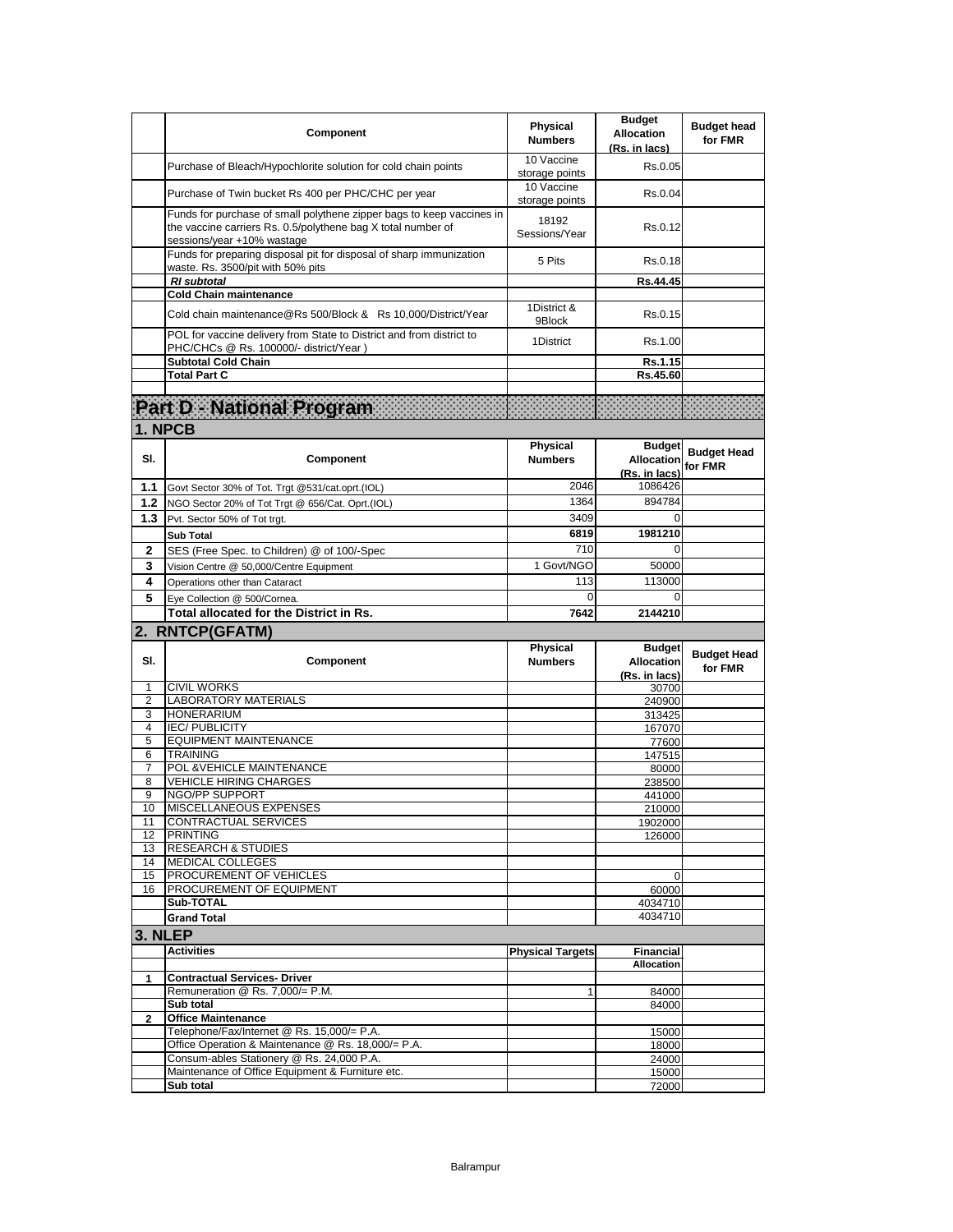|         | Component                                                                                                        | <b>Physical</b><br><b>Numbers</b> | <b>Budget</b><br><b>Allocation</b><br>(Rs. in lacs) | <b>Budget head</b><br>for FMR |
|---------|------------------------------------------------------------------------------------------------------------------|-----------------------------------|-----------------------------------------------------|-------------------------------|
| 3       | <b>Mobility-</b>                                                                                                 |                                   |                                                     |                               |
|         | Vehicle operation / hiring of 1 Vehicle @ Rs 75000 P.A.                                                          |                                   | 75000                                               |                               |
| 4       | Sub total<br><b>Training</b>                                                                                     |                                   | 75000                                               |                               |
|         | 4 Days' Training of newly recruited Medical Officers @ Rs 28,000 per<br>batch of 30 trainees                     | 6                                 | 5600                                                |                               |
|         | 3 Days' Training of newly recruited Health Workers @ Rs 24,000 per<br>batch of 30 trainees                       | $\Omega$                          | $\Omega$                                            |                               |
|         | 2 Days' Refresher Training of Medical Officers @ Rs 16,000 per batch<br>of 30 trainees                           | 30                                |                                                     |                               |
|         | 2 Days' Refresher Training of Health Workers @ Rs 16,000 per batch<br>of 30 trainees                             | 60                                | 48000                                               |                               |
|         | Sub total                                                                                                        |                                   | 53600                                               |                               |
| 5       | Procurement                                                                                                      |                                   |                                                     |                               |
|         | Supportive medicines and other items for patients @ Rs39 per patient<br>under treatment                          |                                   | 10500                                               |                               |
|         | Splints, Crutches, Items for Deformity Patients Rs. 15/= per patient<br>under treatment                          |                                   | 4000                                                |                               |
|         | Patient Welfare Rs. 26/= per patient under treatment<br>Printing of forms @ Rs. 39/= per patient under treatment |                                   | 7000<br>10500                                       |                               |
|         | Sub total                                                                                                        |                                   | 32000                                               |                               |
| 6       | <b>IEC Activities</b>                                                                                            |                                   |                                                     |                               |
|         | Rallies @ Rs. 5,000/= each                                                                                       |                                   | 10000                                               |                               |
|         | School Quiz @ Rs. 1000/= each                                                                                    |                                   | 10000                                               |                               |
|         | IPC workshops of ASHA @ Rs. 5000/= each                                                                          |                                   | 10000                                               |                               |
|         | Health Mela in local festivals, Melas etc. @ Rs. 5,000/= each<br>Sub total                                       |                                   | 5000<br>35000                                       |                               |
| 7       | <b>Urban Leprosy Project</b>                                                                                     |                                   |                                                     |                               |
|         | <b>Supportive Medicines</b>                                                                                      |                                   |                                                     |                               |
|         | Monitoring & Supervision                                                                                         |                                   |                                                     |                               |
|         | MDT delivery & follow-up services                                                                                |                                   |                                                     |                               |
|         | Sub total                                                                                                        |                                   | 0                                                   |                               |
| 8       | <b>Incentive to Ashas</b>                                                                                        |                                   | 20500                                               |                               |
| 9<br>10 | <b>Review Meetings</b><br><b>Disability Prevention &amp; Medical Rehabilitation</b>                              |                                   | 18000                                               |                               |
|         | Screening Camp for selection of RCS patients                                                                     |                                   | 0                                                   |                               |
|         | Screening Camp - miscellaneous expenses                                                                          |                                   | 0                                                   |                               |
|         | Screening Camp- Self Care Kits & patient Welfare items                                                           |                                   | 0                                                   |                               |
|         | Sub total                                                                                                        |                                   | 0                                                   |                               |
| 11      | <b>Cash Assistance</b>                                                                                           |                                   |                                                     |                               |
|         | Cash assistance- POL for Vehicle<br>Cash assistance- TA DA for Leprosy Staff                                     |                                   | 20000<br>50000                                      |                               |
|         | Sub total                                                                                                        |                                   | 70000                                               |                               |
|         | <b>Grand Total</b>                                                                                               |                                   | 460100                                              |                               |
|         | <b>4. NVBDCP</b>                                                                                                 |                                   |                                                     |                               |
| Sl.     | <b>Activity Proposed</b>                                                                                         | Physical                          |                                                     | Budget Budget head            |
| No.     |                                                                                                                  | <b>Numbers</b>                    | Allocation (Rs.                                     | for FMR                       |
|         |                                                                                                                  |                                   | In lacs)                                            |                               |
| 1       | DBS (Domestic Budgetary Support)                                                                                 |                                   |                                                     |                               |
| 1.1     | Malaria                                                                                                          |                                   |                                                     |                               |
|         | Incentive to ASHA                                                                                                |                                   |                                                     |                               |
|         | Training                                                                                                         |                                   |                                                     |                               |
|         | Monitoring & Supervision                                                                                         |                                   | 45000                                               |                               |
|         | BCC/IEC Anti Malaria Month                                                                                       |                                   | 20000                                               |                               |
|         | Malaria: Total                                                                                                   |                                   | 65000                                               |                               |
| 1.2     | Elimination of Lymphatic Filarisis                                                                               |                                   |                                                     |                               |
|         | Training of MO's                                                                                                 |                                   | 25573                                               |                               |
|         | Training of Paramedical / Supervisor                                                                             |                                   | 76719                                               |                               |
|         |                                                                                                                  |                                   |                                                     |                               |
|         | Night Survey                                                                                                     |                                   | 47000                                               |                               |
|         | POL/Mobility                                                                                                     |                                   | 41000                                               |                               |
|         | Training of drug Disrtibuters                                                                                    |                                   | 153888                                              |                               |
|         | Honorarium of drug distributers                                                                                  |                                   | 429604                                              |                               |
|         | Honorrium of Supervisors                                                                                         |                                   | 50219.5                                             |                               |
|         | <b>Morbity Management</b>                                                                                        |                                   | 40000                                               |                               |